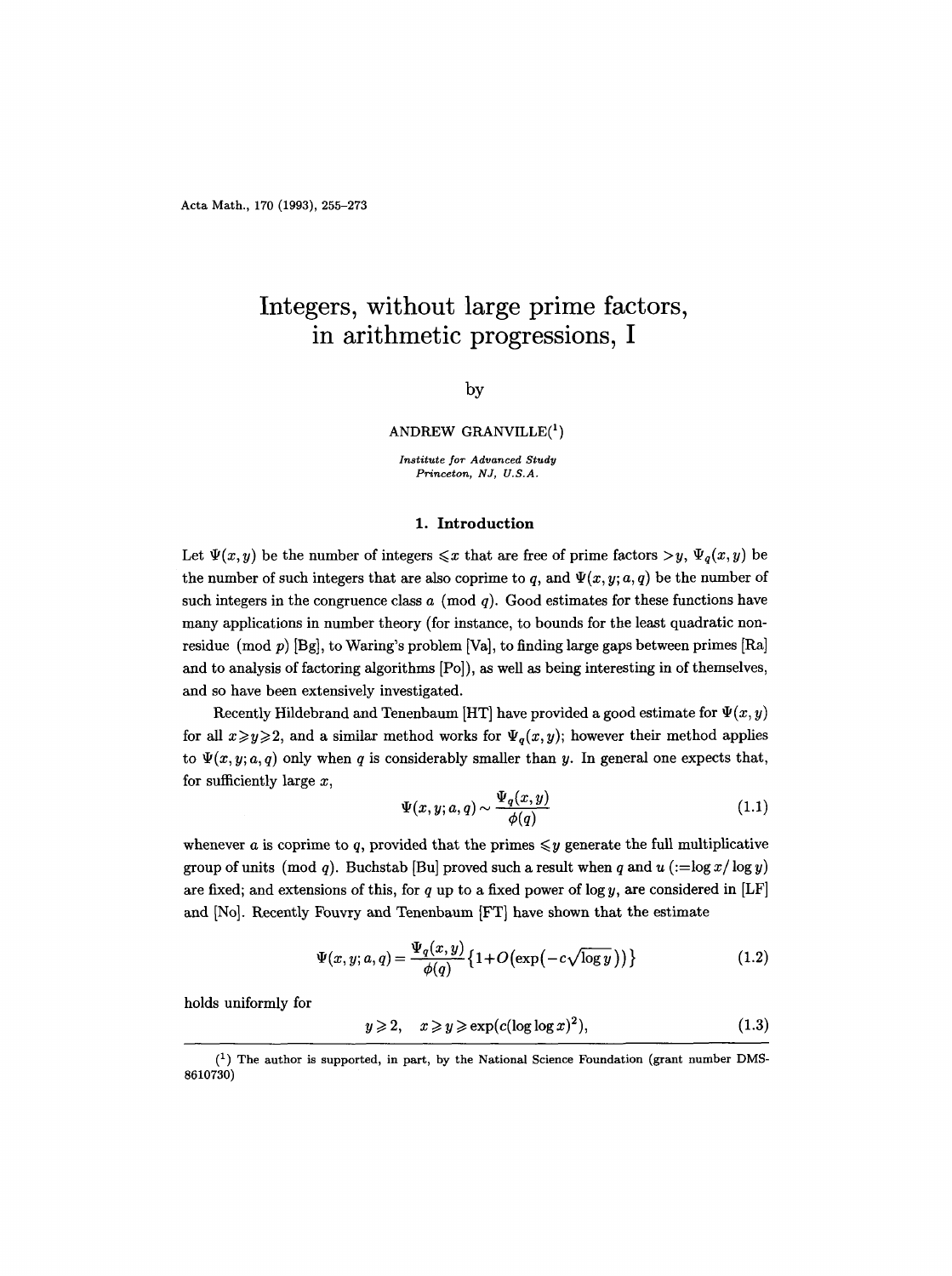and all q up to any fixed power of log x; they also gave a similar estimate (which implies (1.1)) for all  $q \leq \exp(c \sqrt{\log y})$ . As one might guess from these ranges for q, the methods used to obtain these estimates depend on an understanding of the distribution of zeros of Dirichlet L-functions (mod q). Here we avoid this difficulty and so increase the ranges in which (1.1) is known to hold:

THEOREM 1. *Fix N>O. The estimate* 

$$
\Psi(x, y; a, q) = \frac{\Psi_q(x, y)}{\phi(q)} \left\{ 1 + O\left(\frac{\log q}{\log y}\right) \right\} \tag{1.4}
$$

*holds uniformly in the range* 

$$
(a,q)=1, \quad x\geqslant y\geqslant 2, \quad q\leqslant \min\{x,y^N\}.\tag{1.5}
$$

Note that (1.4) only provides a non-trivial lower bound for  $\Psi(x, y; a, q)$  if  $q < y^{\varepsilon}$  for some sufficiently small  $\varepsilon > 0$ .

Fouvry and Tenenbaum also showed that (1.1) holds, in a certain 'average' sense, in a much wider range than (1.5); specifically, that there exists a value of  $B > 0$ , such that if  $\log y \gg \log x \log \log \log x / \log \log x$  then (1.1) holds for almost all  $q \leq x^{1/2} / \log^{B} x$  for all a coprime to  $q$ . We use their theorem to obtain a result for the same values of  $q$  and  $y$ , but now for *all* sufficiently large  $x$  (independent of  $y$ ):

THEOREM 2. For each  $A>0$  there exist constants  $B=B(A)>0$  and  $C=C(A)>0$ , *such that the estimate* 

$$
\sum_{q \leq Q} \max_{x' \leq x} \max_{(a,q)=1} \left| \Psi(x',y;a,q) - \frac{\Psi_q(x',y)}{\phi(q)} \right| \ll_A \frac{\Psi(x,y)}{\log^A y} \tag{1.6}
$$

*holds uniformly for* 

$$
y \geqslant 100, \quad 1 \leqslant Q \leqslant \exp(C \log y \log \log y / \log \log \log y), \quad x \geqslant Q^2 \log^B Q. \tag{1.7}
$$

Theorem 1 provides a non-trivial lower bound for  $\Psi(x, y; a, q)$  only when q is less than a sufficiently small power of  $y$ . By using a recent result of Balog and Pomerance [BP] we can extend the range for  $q$  at the expense of a weaker error term:

THEOREM 3. Fix N in the range  $0 < N < \frac{4}{3}$  and  $\varepsilon > 0$ . The estimate

$$
\Psi(x, y; a, q) \asymp \frac{1}{\phi(q)} \Psi_q(x, y) \tag{1.8}
$$

*holds uniformly in the range* 

$$
(a,q)=1, \quad y\geqslant 2, \quad q\leqslant y^N, \quad x\geqslant \max\{y^{3/2+\varepsilon}, yq^{3/4+\varepsilon}\}. \tag{1.9}
$$

We may also obtain a strong upper bound for  $\Psi(x, y; a, q)$  in a much wider range than in Theorem 1, which can be used to improve a result of Friedlander [Fr].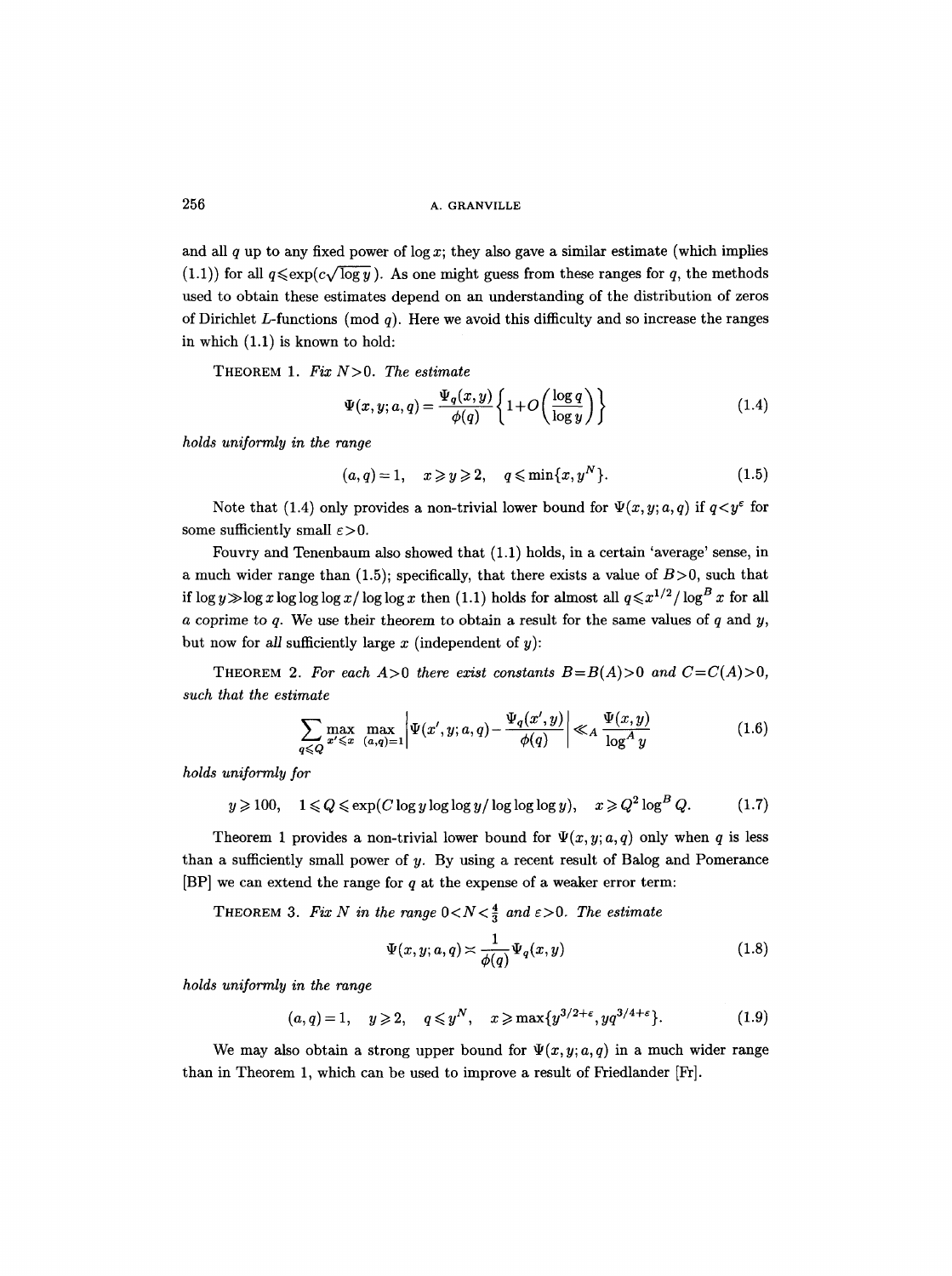THEOREM 4. *There exists a constant* c>0 *such that the inequality* 

$$
\Psi(x, y; a, q) \leq c \frac{\Psi_q(x, y)}{\phi(q)} / \min_{q \leq x' \leq q \max\{y, \log^2 q\}} \left( \frac{\Psi_q(x', y)}{(\phi(q)/q)x'} \right)
$$
(1.10)

*holds for all positive integers q and all*  $x \geq q$ *.* 

*Acknowledgements.* The anonymous referee has made a number of penetrating and interesting observations, which have significantly improved and greatly simplified this paper. I'd like to thank him or her, as well as John Friedlander for much helpful advice, Brian Conrey for his illustrative observation used in Section 4, and also Professors Fouvry, Moree, Norton and Tenenbaum for their comments.

*Notation.* Throughout c and  $\varepsilon$  are taken to be absolute positive constants; however, they may change value from one proof to another. If  $d$  is coprime with  $q$  then we define  $\pi(x; q, a/d)$  (or  $\Psi(x, y; a/d, q)$ ) to be the number of primes  $\leq x$  (or the number of integers  $\leq x$  that are free of prime factors  $>y$ ), which belong to the arithmetic progression  $a/d$  $(mod q).$ 

## **2. The key idea**

The function  $\Psi(x, y)$  has been extensively investigated (see [No] for a review up to 1971): In 1930, Dickman [Di] showed that for any fixed  $u>0$ ,

$$
\Psi(x, y) \sim x \varrho(u), \quad x \to \infty, y = x^{1/u} \tag{2.1}
$$

where  $\rho(u)$ , the *Dickman function*, equals 1 for  $0 \le u \le 1$ , and is the continuous solution of the differential difference equation  $u\varrho'(u) + \varrho(u-1) = 0$  for  $u > 1$ .

In 1951 de Bruijn [dB], by carefully treating Buchstab's equation

$$
\Psi(x,y) = \Psi(x,z) + \sum_{\substack{z < p \leqslant y \\ p \text{ prime}}} \Psi\left(\frac{x}{p},p\right)
$$

as an approximate functional equation for  $x\varrho(u)$  (that is with  $\Psi(x, y)$  replaced by  $x\varrho(u)$ ), gave the estimate

$$
\Psi(x,y) = x \varrho(u) \left\{ 1 + O_{\varepsilon} \left( \frac{\log(u+1)}{\log y} \right) \right\} \tag{2.2}
$$

for  $u=\log x/\log y$ , when  $x\geq y\geq \exp((\log x)^{5/8+\epsilon})$ , for any fixed  $\epsilon>0$ .

Recently Hildebrand [H1] considered instead the equation

$$
\Psi(x, y) \log x = \int_1^x \frac{\Psi(t, y)}{t} dt + \sum_{\substack{p^m \leq x \\ p \leq y}} \Psi\left(\frac{x}{p^m}, y\right) \log p \tag{2.3}
$$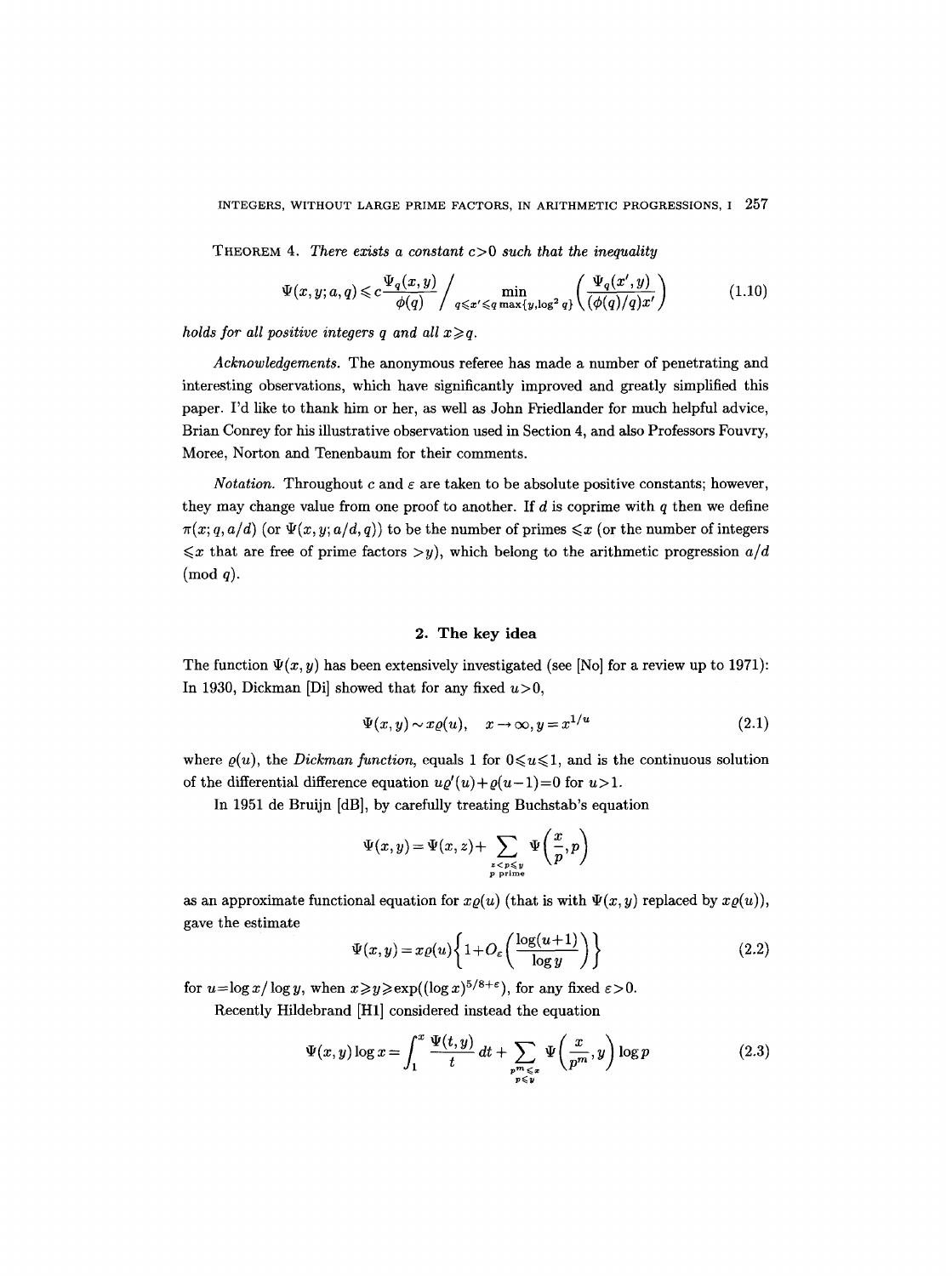as an approximate functional equation for  $x\mathfrak{g}(u)$ , and proved (2.2) in the much wider range

$$
x \geqslant 2, \quad x \geqslant y \geqslant \exp(c(\log \log x)^{5/3+\epsilon}), \tag{2.4}
$$

for any fixed  $\varepsilon > 0$ .

Any such method has the limitation that the approximation involved (that is, of the functional equation for  $\Psi(x, y)$  serving as an approximate functional equation for  $x\rho(u)$ gets worse as  $u$  gets larger, and so limits the range of  $u$  for which  $(2.1)$  is provable. In fact, both De Bruijn's and Hildebrand's results depend on the size of the error term in the Prime Number Theorem (to determine the accuracy of the approximation); and Hildebrand has even shown ([H2]) that (2.3) holds for all  $y \geq \log^{2+\epsilon} x$  if and only if the Riemann Hypothesis is true. However we do not believe that (2.1) can hold uniformly for  $y=\log^{2-\epsilon} x$ , for any fixed  $\varepsilon > 0$ .

The main new idea in this paper is that we establish a functional identity for  $\Psi(x, y; a, q)$ , which remains valid when we replace each term of the form  $\Psi(t, y; b, q)$ with  $(1/\phi(q))\Psi_q(t, y)$ . This has the benefit that if we consider this functional identity for  $\Psi(x, y; a, q)$  as an approximate functional equation for  $(1/\phi(q))\Psi_q(x, y)$ , then we lose nothing in this approximation. In Proposition 1 below we show that this means that we can reduce the question of establishing (1.1) for all  $x \ge x_0$ , to that of establishing (1.1) in an interval of the form  $x_0 \leq x \leq x_1$ .

Thanks to a suggestion by the anonymous referee, our proof of this is entirely elementary, and so we shall prove a generalization of the result indicated above:

Suppose that P is a set of primes, each  $\leq y$ , none of which divide the positive integer q. Define  $\Psi(x, P)$  to be the number of integers  $\leq x$  whose prime factors all belong to the set P, and  $\Psi(x, P; a, q)$  to be the number of such integers that are congruent to a (mod q). Let  $G = G(q, P)$  be the multiplicative subgroup of  $(\mathbb{Z}/q\mathbb{Z})^*$  generated by the primes in P; note that  $\Psi(x, P; a, q) \neq 0$  for some x if and only if  $a \in G$ . In general one expects that, for sufficiently large  $x$ ,

$$
\Psi(x, P; a, q) \sim \frac{\Psi(x, P)}{|G|} \quad \text{for all } a \in G.
$$
\n(2.5)

We shall prove the following result:

PROPOSITION 1. *There exists a constant* c>0 *such that for any non-empty set of primes P, each*  $\leq y$ , none of which divide the positive integer q, and any  $\lambda \geq 0$ ,  $x_0 = y^{u_0}$ ,  $x_1 = y^{u_1} \geq 2x_0 \geq 4$ , *with*  $\bar{u}_1 = \min\{u_1, |P|\}$ , *we have* 

$$
\left| \frac{\Psi(x, P; a, q)}{\Psi(x, P)} - \lambda \right| \leq \max_{\substack{x_0 \leq x' \leq x_1 \\ b \in G}} \left| \frac{\Psi(x', P; b, q)}{\Psi(x', P)} - \lambda \right|
$$
\n
$$
+ c \frac{|P|(u_0 + 1) \log y}{\bar{u}_1 \Psi(x_1, P)} \left\{ \max_{b \in G} \Psi(x_0, P; b, q) + \lambda \Psi(x_0, P) \right\}
$$
\n(2.6)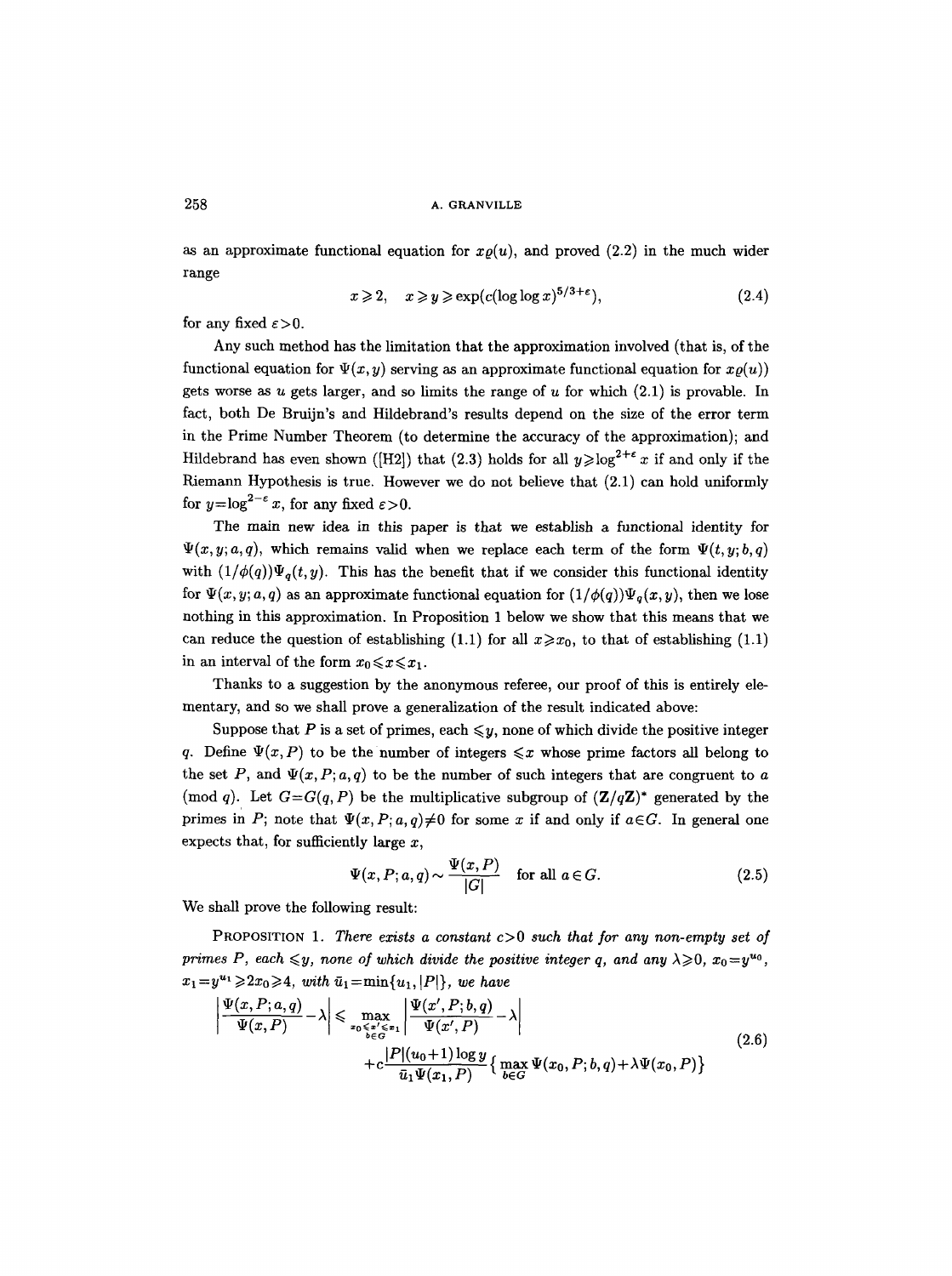*for all*  $x \ge x_0$  *and*  $a \in G = G(q, P)$ *.* 

Typically, we apply Proposition 1 with  $\lambda$  equal to its 'expected value',  $1/|G|$ . If  $u_0 \leq |P|$  then, in order to deduce (2.5) for all  $x \geq x_0, a \in G$  from Proposition 1, we must be able to choose  $x_1$  so that  $\Psi(x_0, P)|P| \log y = o(\Psi(x_1, P))$ , and also so that (2.5) holds for all  $x_0 \le x \le x_1, a \in G$ . To deduce (1.1) we just consider the case where P is the set of all primes  $\leq y$  that do not divide q. This essentially describes the main ideas behind our results.

## **3. The proof of Proposition 1**

We start by giving functional equations for  $\Psi(x, P; a, q)$  and  $\Psi(x, P)$ , analogous to Hildebrand's equation (2.3): The idea is to evaluate

$$
\sum_{\substack{n \leqslant x, n \equiv a \pmod{q} \\ p \mid n \Rightarrow p \in P}} \log n
$$

in two different ways. First by partial summation, and second by writing each  $\log n$  as  $\sum_{n^m|n} \log p$ , and then swapping the order of summation. This leads to the identity

$$
\Psi(x, P; a, q) \log x = \int_1^x \frac{\Psi(t, P; a, q)}{t} dt + \sum_{p \in P, p^m \leq x} \Psi\left(\frac{x}{p^m}, P; \frac{a}{p^m}, q\right) \log p. \tag{3.1}
$$

Summing (3.1) over all integers  $a \in G$  we get

$$
\Psi(x, P) \log x = \int_1^x \frac{\Psi(t, P)}{t} dt + \sum_{p \in P, p^m \leq x} \Psi\left(\frac{x}{p^m}, P\right) \log p. \tag{3.2}
$$

Notice that (3.2) is just (3.1) with each term of the form  $\Psi(t, P; b, q)$  replaced by  $\Psi(t, P)$ .

LEMMA 1. For q and P as above, and any real  $k \geq 1$ , we have

$$
\Psi(xy^k, P) \geqslant \frac{1}{2} \frac{k}{u+k} |P| \Psi(x, P).
$$

*Proof.* Replacing x by  $xy^k$  in (3.2) we obtain

$$
\Psi(xy^k, P) \log(xy^k) \geqslant \sum_{p \in P, \, p^m \leqslant y^k} \Psi\left(\frac{xy^k}{p^m}, P\right) \log p \geqslant \Psi(x, P) \sum_{p \in P} \log p \sum_{m: \, p^m \leqslant y^k} 1,
$$

which gives the result as  $\sum_{m:\, p^m \leqslant y^k} 1 \geqslant \frac{1}{2}k \log y / \log p$ .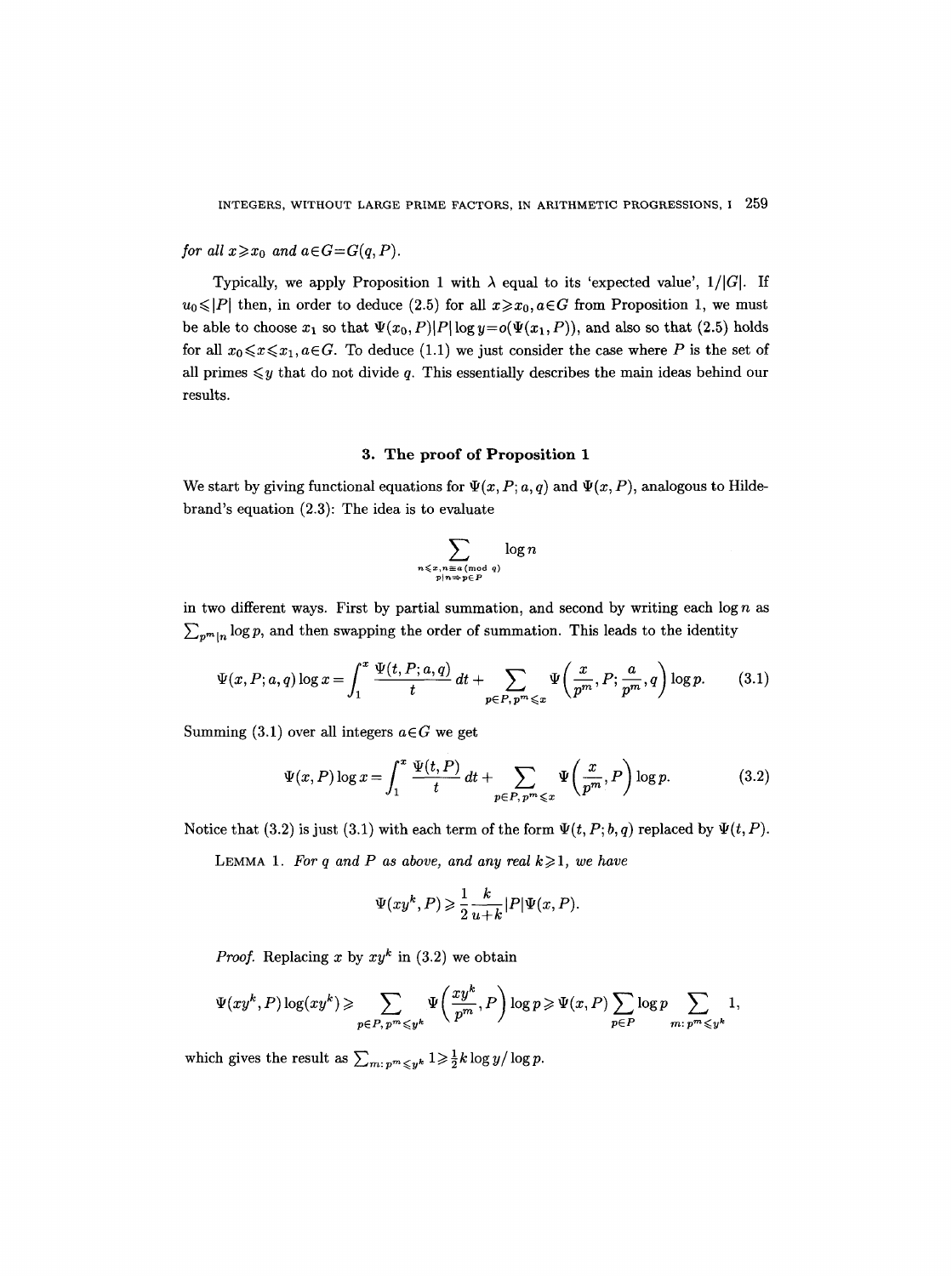LEMMA 2. *For q and P as above, and any positive real u, we have* 

$$
\sum_{i\geqslant 0}\frac{1}{(u+i)\Psi(y^{u+i},P)}\ll \frac{1}{\bar{u}\Psi(y^u,P)}.
$$

*Proof.* We begin by proving this when  $1 \leq |P| \leq 4$ . First note that the result for  $0<\nu\leq 1$  comes from the result for  $u\geq 1$  by missing out the first term in the sum and noting that  $\bar{u} \leq 4$ . Now, it is easy to establish that  $\Psi(x,P) \asymp \prod_{p \in P} (\log x / \log p)$  holds uniformly for  $x \geq y$ . Therefore

$$
\sum_{i \geqslant 0} \frac{1}{(u+i) \Psi(y^{u+i}, P)} \asymp \left(\prod_{p \in P} \frac{\log p}{\log y} \right) \sum_{i \geqslant 0} \frac{1}{(u+i)^{|P|+1}} \asymp \prod_{p \in P} \frac{\log p}{\log x} \asymp \frac{1}{\Psi(x, P)},
$$

for  $u \ge 1$ , and the result follows as  $\bar{u} \le 4$ .

So now assume that  $|P|\geqslant 5$ . Let  $u_0=u$  and for each  $j\geqslant 0$ , let  $k_j$  be the smallest integer  $\geq 20u_j/|P|$  and  $u_{j+1} = u_j + k_j$ . Lemma 1 implies that  $\Psi(y^{u_{j+1}}, P) \geq 2\Psi(y^{u_j}, P)$ , and so  $\Psi(y^{u_j}, P) \geq 2^j \Psi(y^u, P)$  for all  $j \geq 0$ . Thus

$$
\sum_{i\geqslant 0}\frac{1}{(u+i)\Psi(y^{u+i},P)}\leqslant \sum_{j\geqslant 0}\frac{u_{j+1}-u_j}{u_j\Psi(y^{u_j},P)}\leqslant \frac{1}{\Psi(y^u,P)}\sum_{j\geqslant 0}\frac{k_j}{u_j2^j},
$$

and the result follows as each  $k_j/u_j \ll 1/u_j + 1/|P| \ll 1/\bar{u}$ .

*Proof of Proposition* 1. The general form of this argument owes much to the proofs in [H1]. Define, for each  $x \ge 1$ ,

$$
\Gamma(x) = \Gamma_q(x) := \max_{a \in G} \left| \frac{\Psi(x, P; a, q)}{\Psi(x, P)} - \lambda \right| \quad \text{and} \quad \Gamma^*(x) = \Gamma_q^*(x) = \max_{x_0 \le x' \le x} \Gamma(x')
$$

for each  $x \ge x_0$ . By subtracting  $\lambda$  times (3.2) from (3.1), where  $a \in G$  is selected so that  $|\Psi(x, P; a, q) - \lambda \Psi(x, P)|$  is maximal, we have, for  $x \ge 2x_0$ ,

$$
\Gamma(x)\Psi(x,P)\log x \leqslant \int_{x_0}^x \Gamma(t)\frac{\Psi(t,P)}{t} dt + \sum_{p \in P, \, p^m \leqslant x/x_0} \Gamma\left(\frac{x}{p^m}\right)\Psi\left(\frac{x}{p^m},P\right) \log p + H_q(x;P)
$$

where  $H_q(x, P)$  equals the contribution of those terms  $\Psi(t, P; a, q)$  with  $t \leq x_0$  in (3.1) plus  $\lambda$  times the contribution of those terms  $\Psi(t, P)$  with  $t \leq x_0$  in (3.2). Now, using the trivial inequalities

$$
\Psi(t,P;a,q) \leqslant \Psi(x_0,P;a,q) \quad \text{and} \quad \Psi(t,P) \leqslant \Psi(x_0,P) \quad \text{for all } t \leqslant x_0,
$$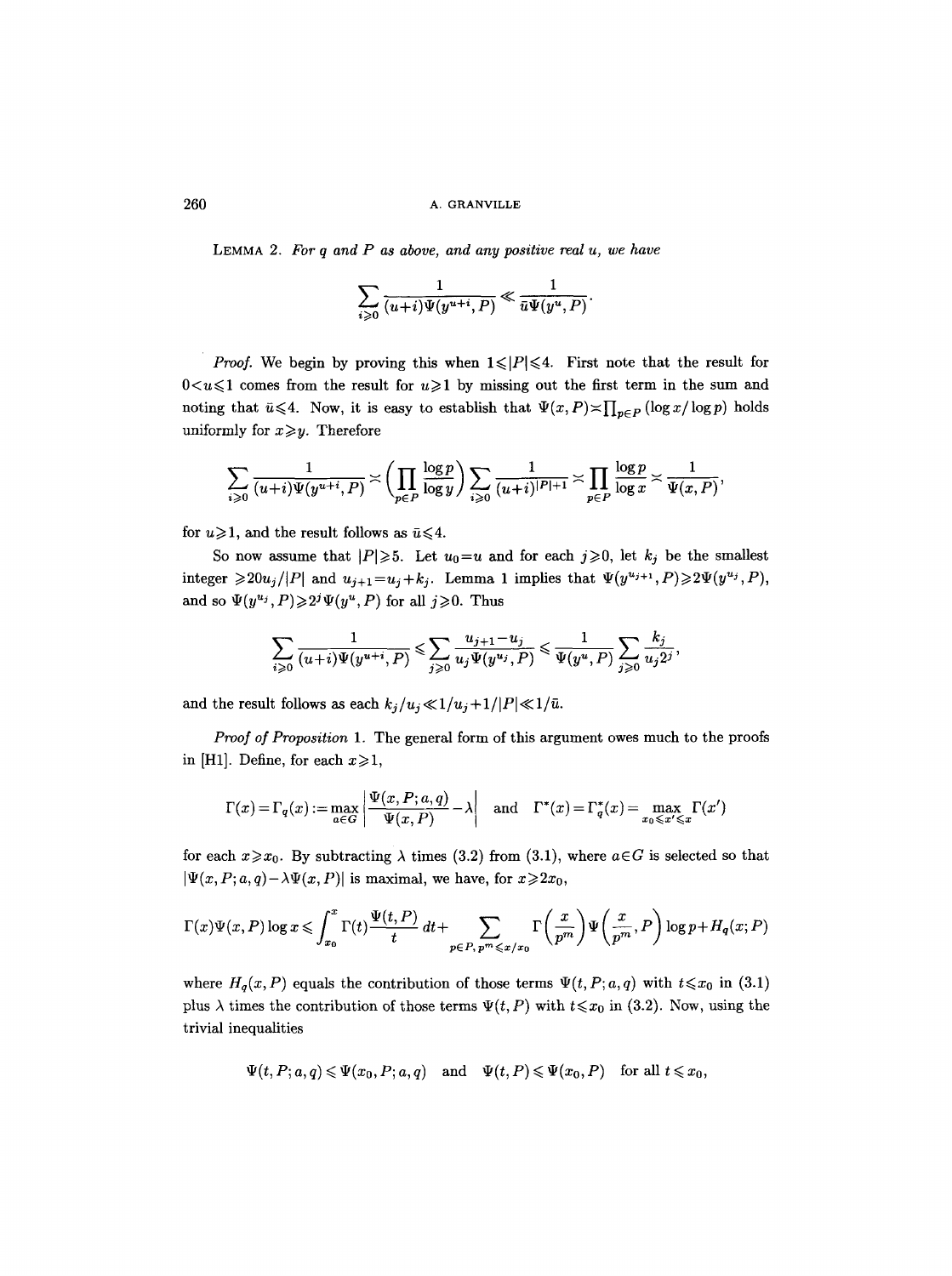we find that

$$
H_q(x;P) \leq \left\{ \max_{b \in G} \Psi(x_0, P; b, q) + \lambda \Psi(x_0, P) \right\} \left\{ \int_1^{x_0} \frac{dt}{t} + \sum_{p \in P, x/x_0 \leq p^m \leq x} \log p \right\}
$$
  

$$
\leq \left\{ \max_{b \in G} \Psi(x_0, P; b, q) + \lambda \Psi(x_0, P) \right\} (|P|+1) \log(x_0 y),
$$

a constant, independent of x, which we will henceforth denote by  $h_q$ . Inserting this estimate into the inequality above, we obtain, for  $x \ge 2x_0$ ,

$$
\Gamma(x)\Psi(x,P)\log x \leq \Gamma^*(\frac{1}{2}x)\left\{\int_{x_0}^x \frac{\Psi(t,P)}{t} dt + \sum_{p \in P, p^m \leq x/x_0} \Psi\left(\frac{x}{p^m}, P\right) \log p\right\}
$$
  
 
$$
+ (\Gamma^*(x) - \Gamma^*(\frac{1}{2}x)) \int_{x/2}^x \frac{\Psi(t,P)}{t} dt + h_q
$$
  
 
$$
\leq \Gamma^*(\frac{1}{2}x)\Psi(x,P)\log x + (\Gamma^*(x) - \Gamma^*(\frac{1}{2}x))\Psi(x,P)\log 2 + h_q
$$
\n(3.3)

by (3.2) and the trivial inequality

$$
\int_{x/2}^x \frac{\Psi(t, P)}{t} dt \leq \Psi(x, P) \int_{x/2}^x \frac{dt}{t} = \Psi(x, P) \log 2.
$$

For  $x \ge 4$  we get, by dividing (3.3) through by  $\Psi(x, P) \log x$ ,

$$
\Gamma(x) \leq \Gamma^*(\frac{1}{2}x) + (\Gamma^*(x) - \Gamma^*(\frac{1}{2}x)) \frac{\log 2}{\log x} + \frac{h_q}{\Psi(x, P) \log x}
$$
\n
$$
\leq \frac{1}{2} \Gamma^*(\frac{1}{2}x) + \frac{1}{2} \Gamma^*(x) + \frac{h_q}{\Psi(x, P) \log x},
$$
\n(3.4)

as  $\log 2/\log x \leq \frac{1}{2}$ .

Now assume that  $x \ge 4x_0$ . For any  $x'$  in the range  $x_0 \le x' \le \frac{1}{2}x$  we have

$$
\Gamma(x') \leq \Gamma^*(\tfrac{1}{2}x) \leq \tfrac{1}{2}\Gamma^*(\tfrac{1}{2}x) + \tfrac{1}{2}\Gamma^*(x),
$$

as  $\Gamma^*(t)$  is a non-decreasing function of t. For any x' in the range  $\frac{1}{2}x \leq x' \leq x$  we use (3.4) to obtain

$$
\Gamma(x') \leq \frac{1}{2}\Gamma^*(\frac{1}{2}x') + \frac{1}{2}\Gamma^*(x') + \frac{h_q}{\Psi(x',P)\log x'}
$$
  

$$
\leq \frac{1}{2}\Gamma^*(\frac{1}{2}x) + \frac{1}{2}\Gamma^*(x) + \frac{h_q}{\Psi(\frac{1}{2}x,P)\log(\frac{1}{2}x)}
$$

as  $\Gamma^*(t)$  and  $\Psi(t,P)$  are both non-decreasing functions of t. Combining these last two equations, we get

$$
\Gamma^*(x)\leqslant \Gamma^*(\tfrac{1}{2}x)+\frac{2h_q}{\Psi(\tfrac{1}{2}x,P)\log(\tfrac{1}{2}x)}.
$$

Adding together this equation for  $x=2x_1, 4x_1, 8x_1, ...$  we obtain

$$
\Gamma(x) \leqslant \Gamma^*(x_1) + 2h_q \sum_{j \geqslant 0} \frac{1}{\Psi(x_1 2^j, P) \log(x_1 2^j)} \leqslant \Gamma^*(x_1) + O\left(\frac{h_q}{\bar{u}_1 \Psi(x_1, P)}\right),
$$

for all  $x \ge x_0$ , by Lemma 2, which is (2.6).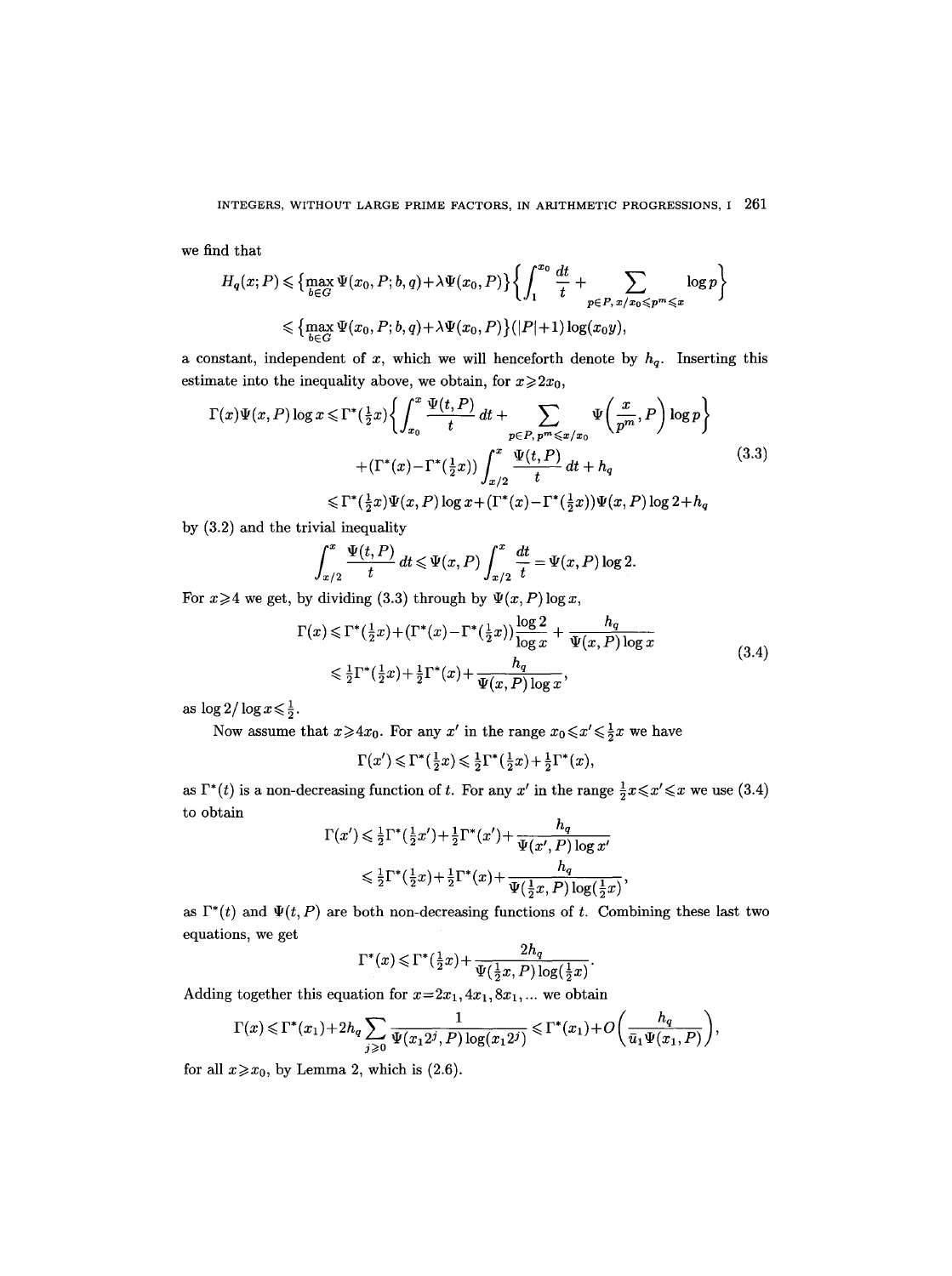## 4. Estimates for small x—the proofs of Theorems 1, 3 and 4

In [Sa], Saias gave an asymptotic series for  $\Psi(x, y)$  in the range (2.4); and the analogous result for  $\Psi_q(x,y)$  was proved in [FT], for a wide range of q. An easy consequence of their result is

LEMMA 3. *The estimate* 

$$
\Psi_q(x,y)\!\sim\!\frac{\phi(q)}{q}\Psi(x,y)
$$

*holds uniformly for any positive integer q which has*  $\leq$  log<sup>2</sup> *y distinct prime factors, all of which are*  $\leq y$ , and any  $x=y^u, \frac{1}{2} \leq u \leq \log y$ .

At the end of this section we shall prove

PROPOSITION 2. The estimate (1.4) holds uniformly for  $q \leq y^{1/2} \leq x \leq y^2$ .

Using this it is easy to give the

*Proof of Theorems 1 and* 4. We shall use Proposition 1 with P as the set of all primes  $\leq y$ , except those dividing q.

For  $q>y^{1/2}$  take  $x_0=q$ ,  $x_1=q$  max $\{y, \log^2 q\}$  and  $\lambda=0$  in Proposition 1. Using the trivial upper bound  $\Psi(x', y; b, q) \ll x'/q$  we obtain the bound

$$
\frac{\Psi(x,y;a,q)}{\Psi_q(x,y)} \ll \frac{1}{q} \bigg\{ \max_{x_0 \leqslant x' \leqslant x_1} \frac{x'}{\Psi_q(x',y)} + \frac{(u_0+1)yx_0}{\bar{u}_1\Psi_q(x_1,y)} \bigg\} \ll \frac{1}{q} \max_{x_0 \leqslant x' \leqslant x_1} \frac{x'}{\Psi_q(x',y)},
$$

as  $x_1$  was chosen so that  $((u_0+1)/\bar{u}_1)yx_0 \ll x_1$ , which implies (1.10). Now, if  $y^{1/2} \leq q \leq y^N$ then  $x_1=qy$ , and so Lemma 3, together with (2.2), gives the upper bound here to be  $O(1/\phi(q)) = O(\log q/\phi(q) \log y)$ , which implies (1.4) for  $q > y^{1/2}$ .

For  $q \leq y^{1/2}$  (so that  $|G| = \phi(q)$ ), take  $x_0 = y^{1/2}$ ,  $x_1 = y^2$  and  $\lambda = 1/\phi(q)$ . Applying Lemma 1 for  $k=1$  and  $u=0$  and 1, we get  $\Psi(x_1, P) \geq |P|^2/8$  as  $\Psi(1, P)=1$ . Moreover, by Proposition 2,

$$
\max_{b\in G} \Psi(x_0, P; b, q) + \lambda \Psi(x_0, P) \ll \frac{\Psi(x_0, P)}{\phi(q)} \leq \frac{y^{1/2}}{\phi(q)}.
$$

Thus, as  $|P| \log y \nless y$  by the Prime Number Theorem, we obtain

$$
c \frac{|P|(u_0+1)\log y}{\bar{u}_1 \Psi(x_1,P)} \left\{\max_{b \in G} \Psi(x_0,P;b,q) + \lambda \Psi(x_0,P)\right\} \ll \frac{\log^2 y}{\phi(q) y^{1/2}}.
$$

Thus, by Proposition 1 (with (2.6) multiplied through by  $\phi(q)$ ), and Proposition 2, we get

$$
\left|\frac{\Psi(x,y;a,q)}{\Psi_q(x,y)/\phi(q)}-1\right|\ll \frac{\log q}{\log y}+\frac{\log^2 y}{y^{1/2}}\ll \frac{\log q}{\log y},
$$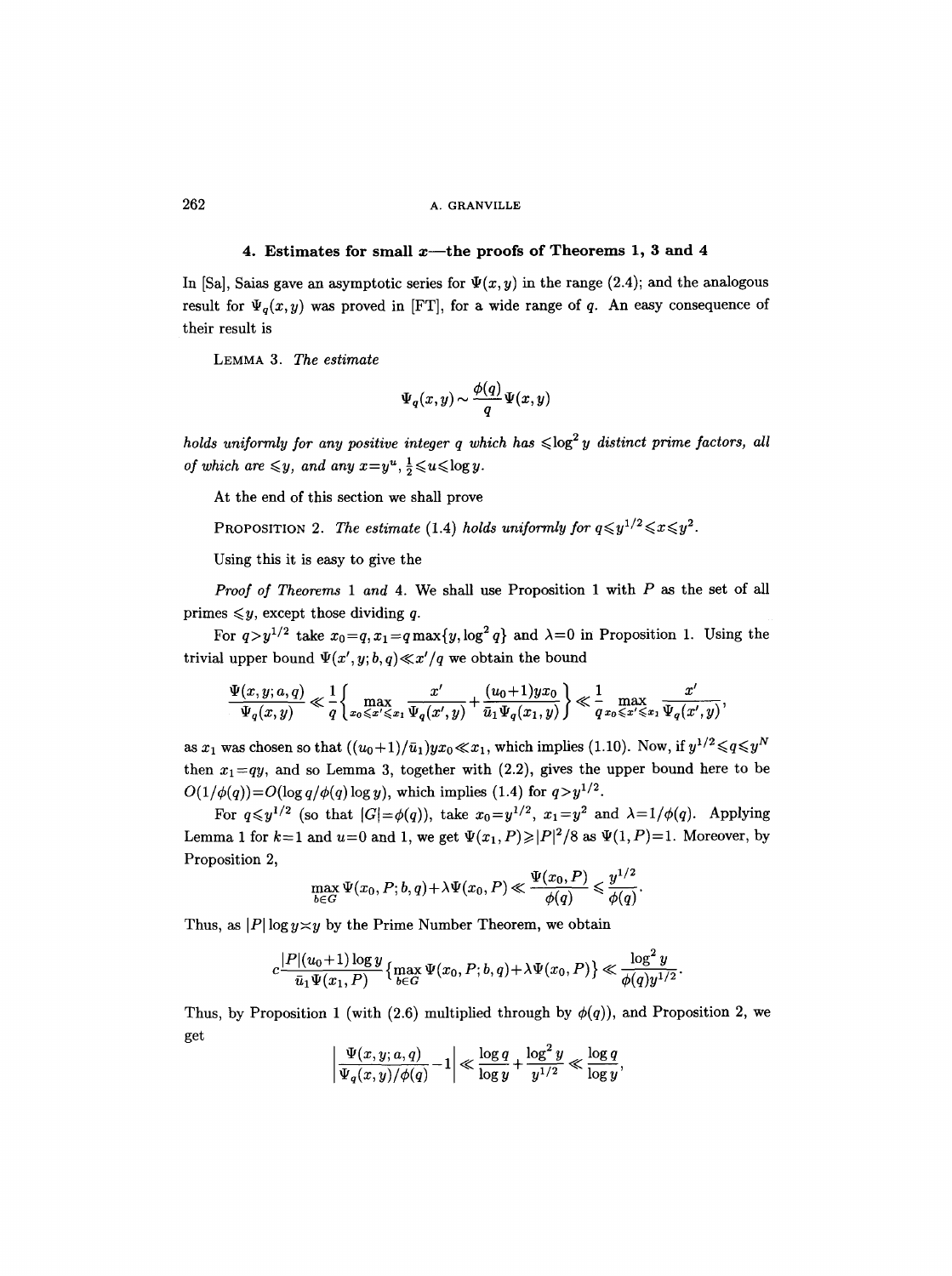for all  $x \geq y^{1/2}$  and  $(a, q)=1$ .

These estimates combine to establish both theorems.

*Remark* 1. If we can obtain a particularly accurate estimate for  $\Psi(x, y; a, q)$  in the range  $y \le x \le y^2$  then we can improve the error term in (1.4), by Proposition 1. For instance, if q is less than some fixed power of  $\log y$  then we can apply the Siegel-Walfisz Theorem, and so obtain the estimate (1.2) for all  $x \ge y \ge 2$ . If  $q \le \exp(\sqrt{\log y})$  then, by expressing the terms  $\pi(x/d; q, a/d)$  of (4.4) below as sums over zeros of the Dirichlet L-functions (mod  $q$ ), we get a large amount of cancellation that enables us to prove a stronger estimate than (1.4) for all  $x \ge y \ge 2$ . Such results are already obtained in [FT], and so we do not pursue this here.

*Remark* 2. One reason that we are unable to estimate  $\Psi(x, y; a, q)$  when q is much larger than y, is that we have no good method to estimate  $|G|$ . Trivially,  $|G| \geqslant \Psi_q(q, y)$ ; if this were equality, then we would expect that  $\Psi(x, y; a, q) \sim \Psi_q(x, y)/\Psi_q(q, y)$  for each  $a \in G$ , which is  $(\Psi_q(x, y)/\phi(q))/(\Psi_q(x', y)/(\phi(q)/q)x')$ , evaluated at  $x'=q$ . This perhaps explains the form of the bound in Theorem 4.

*Proof of Theorem* 3. Recently Balog and Pomerance [BP] gave the estimate

$$
\Psi(x,y;a,q) = \frac{1}{q}\Psi(x,y)u^{-u\{1+o(1)\}},
$$

in the intersection of the ranges (1.3) and (1.9) for any  $N < \frac{4}{3}$ .

We shall take P to be the set of all primes  $\leq y$ , except those dividing q,

$$
x_0=y^3,\quad x_1=y^5\quad\text{and}\quad \lambda=\max_{\tiny\begin{array}{c}x_0\leqslant x'\leqslant x_1\\ b\in G\end{array}}\frac{\Psi(x',P;b,q)}{\Psi(x',P)}
$$

in Proposition 1. From Balog and Pomerance's result, we see that  $\lambda$  is bounded above by an absolute constant times  $1/\phi(q)$ , so that the final term in (2.6) is

$$
c\frac{|P|(u_0+1)\log y}{\bar u_1\Psi(x_1,P)}\bigl\{\max_{b\in G}\Psi(x_0,P;b,q)+\lambda\Psi(x_0,P)\bigr\}\ll \frac{y\Psi_q(y^3,y)}{\phi(q)\Psi_q(y^5,y)}\ll \frac{1}{y\phi(q)},
$$

by Lemma 3. Thus, by Proposition 1 we see that, for any  $x \ge x_0$  and  $(a,q)=1$ , we have

$$
\frac{\Psi(x,y;a,q)}{\Psi_q(x,y)} \geqslant \min_{\tiny\begin{array}{c} {\scriptstyle{\mathfrak a}\in A'\leqslant x}\\{\scriptstyle{\mathfrak b}\in G\end{array}}} \frac{\Psi(x',y;b,q)}{\Psi_q(x',y)}-O\bigg(\frac{1}{y\phi(q)}\bigg)\gg \frac{1}{\phi(q)},
$$

using Balog and Pomerance's result in the last step.

We now proceed to the proof of Proposition 2, but first we need the following easy lemma:

<sup>18- 935202</sup> *Acta Mathematica* 170. lmprim6 le 30 juin 1993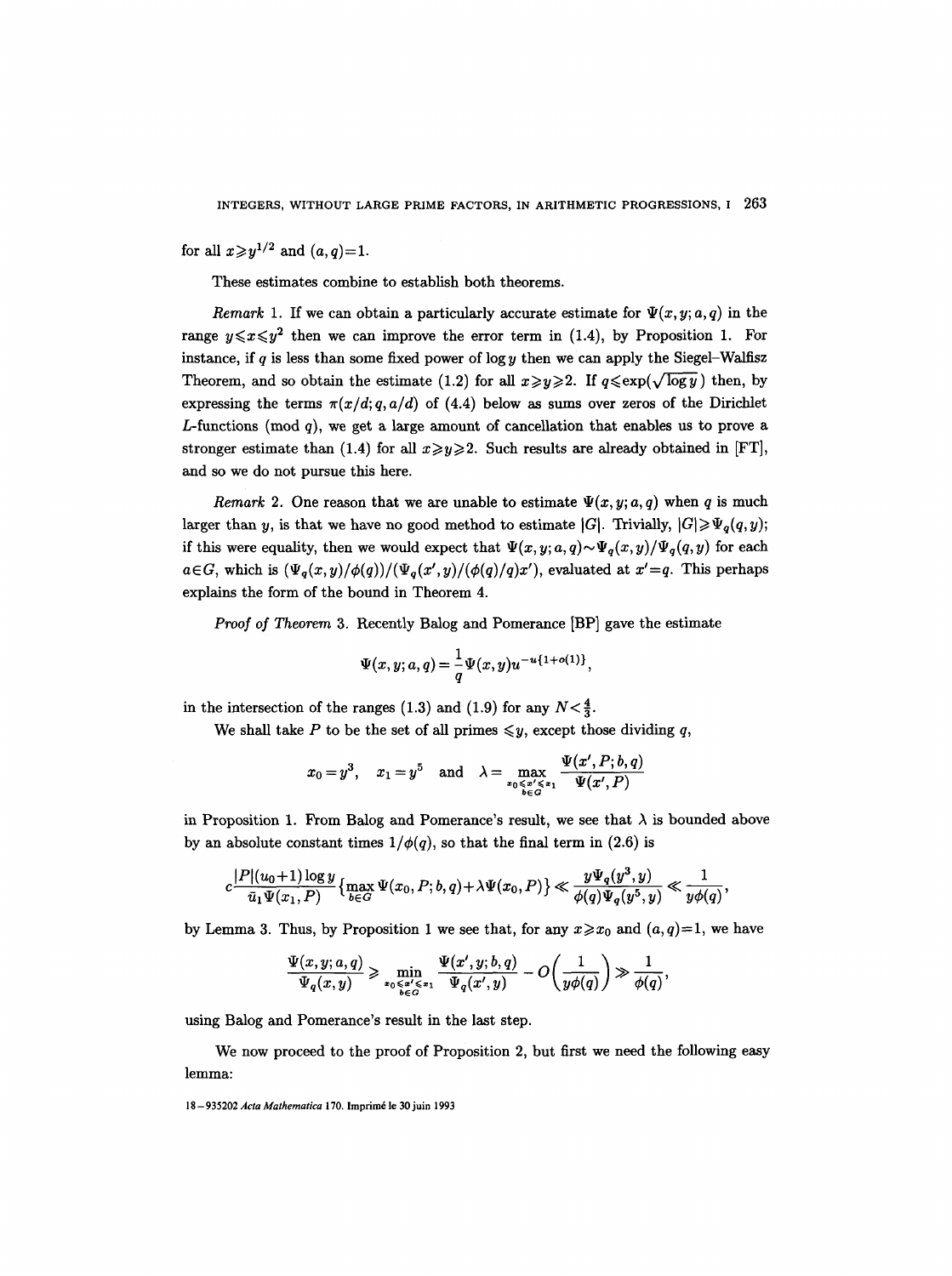LEMMA 4. *For all positive integers q,* 

$$
\sum_{d \leqslant q, (d,q)=1} \frac{1}{d} = \frac{\phi(q)}{q} \log q + O(\omega(q)).
$$

*Proof.* Define  $S(x)$  to be the number of integers  $\leq x$ , that are coprime to q, and let  $E(x) := S(x) - (\phi(q)/q)x$ . By partial summation we get, for  $x_q = 2^{\omega(q)}$ ,

$$
\sum_{d \leq q, (d,q)=1} \frac{1}{d} = \int_{1/2}^{q} \frac{dS(t)}{t} = \left[\frac{S(t)}{t}\right]_{1/2}^{q} + \int_{1/2}^{q} \frac{S(t)}{t^2} dt
$$
  

$$
= \frac{\phi(q)}{q} + \frac{\phi(q)}{q} \int_{1/2}^{q} \frac{dt}{t} + \int_{1/2}^{x_q} \frac{E(t)}{t^2} dt + \int_{x_q}^{q} \frac{E(t)}{t^2} dt
$$
  

$$
= \frac{\phi(q)}{q} (\log q + O(1)) + O(\log x_q + 1)
$$

using the trivial facts that  $E(t) \leq t$  and  $E(t) \leq x_q$  in the last two integrals. The result follows immediately.

*Remark.* The Prime Number Theorem implies that

$$
\omega(q) \ll \frac{\log q}{\log \log q} \quad \text{and} \quad \frac{\phi(q)}{q} \gg \frac{1}{\log \log q},
$$

and so Lemma 4 implies

$$
\sum_{d \leqslant q, (d,q)=1} \frac{1}{d} \ll \frac{\phi(q)}{q} \log q. \tag{4.1}
$$

*Proof of Proposition 2.* If  $y^{1/2} \le x \le y$  then, trivially,  $\Psi(x, y; a, q)$  and  $(1/\phi(q))\Psi_q(x, y)$ can both be estimated by  $x/q+O(1)$ . Thus (1.4) holds as  $1 \ll (x/q)(\log q/\log y)$  for all  $q \leqslant y^{1/2}.$ 

Henceforth we will assume that  $y \le x \le y^2$ . Now,  $\Psi(x, x; a, q) - \Psi(x, y; a, q)$  counts the number of integers  $n \leq x$  of the form  $n=pd$  where p is prime,  $p>y$  and  $p\nmid q$ , and  $d \equiv a/p$ (mod q). We count these integers n by first considering those with  $p \leq x/z$  and then the others (where  $z = min(q, x/y)$ ), so that

$$
\Psi(x, y; a, q) = \Psi(x, x; a, q) - \sum_{\substack{y < p \leq x / z \\ p \text{ prime}, p \nmid q}} # \{d \leq x / p : d \equiv a / p \pmod{q}\} \\
-\sum_{\substack{d \leq x \\ (d, q) = 1}} \{\pi(x/d; q, a/d) - \pi(x / z; q, a/d)\}\n\tag{4.2}
$$

(note that the first sum is empty if  $z=x/y$ ). Now  $\Psi(x, x; a, q)=x/q+O(1)$ , and

$$
\#\{d \leqslant x/p : d \equiv a/p \pmod{q}\} = x/pq + O(1)
$$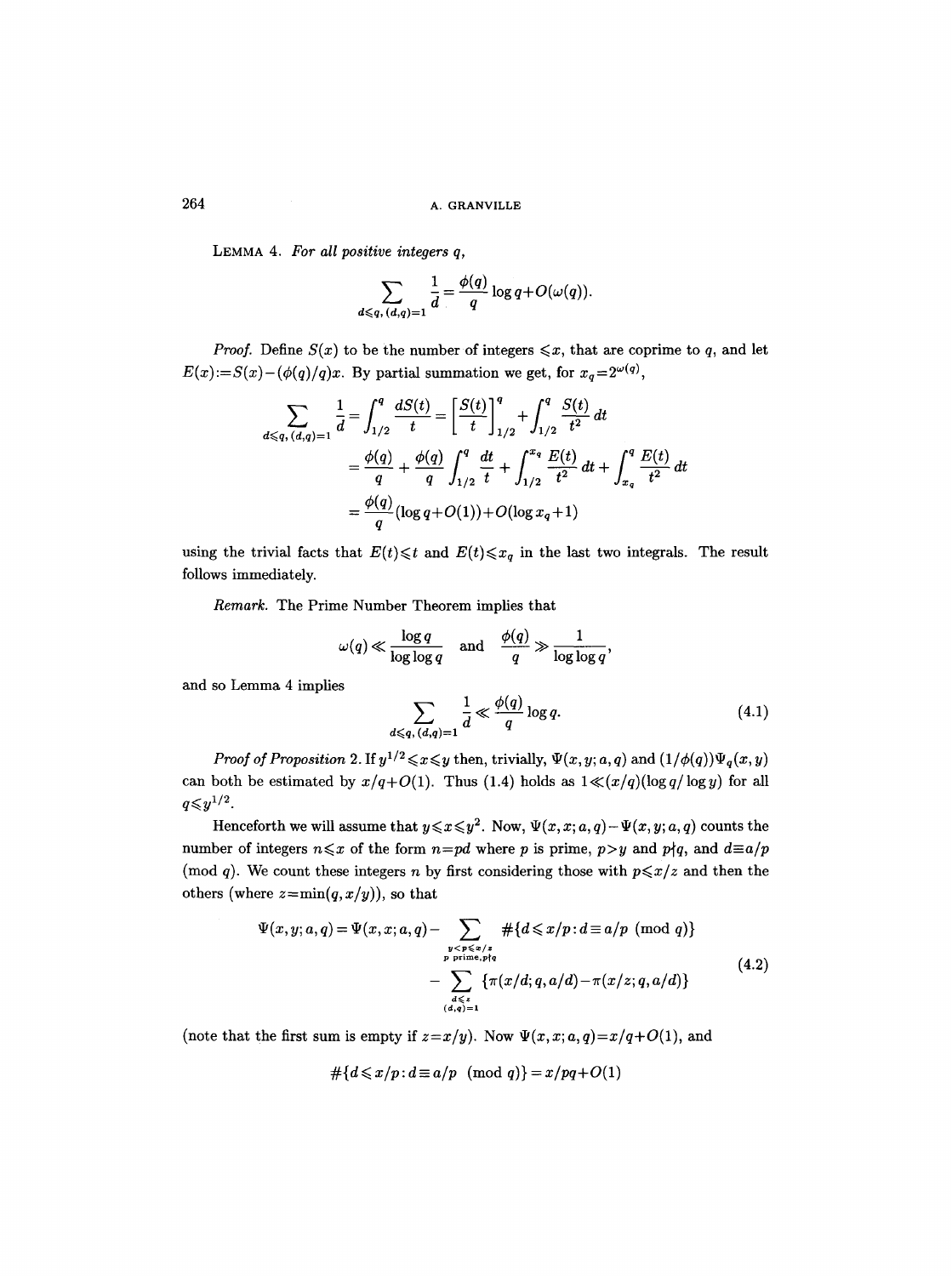for any prime  $p$  that does not divide  $q$ . Also

$$
\pi(x/d;q,a/d) \ll \frac{x}{\phi(q)d\log(x/qd)}
$$

for any  $d \leq z$  with  $(d, q)=1$ , by the Brun-Titchmarsh Theorem; and  $log(x/qd) \leq log x$  for any  $d \leq z$ , as  $q \leq y^{1/2}$ . Substituting these estimates into (4.2) gives

$$
\Psi(x, y; a, q) = \frac{x}{q} \left( 1 - \sum_{\substack{y < p \leq x/x \\ p \text{ prime}, p \nmid q}} \frac{1}{p} \right) + O\left(\pi \left(\frac{x}{q}\right) + \sum_{\substack{d \leq x \\ (d, q) = 1}} \frac{x}{\phi(q) d \log x}\right)
$$
\n
$$
= \frac{x}{q} \left( 1 - \sum_{\substack{y < p \leq x/x \\ p \text{ prime}, p \nmid q}} \frac{1}{p} \right) + O\left(\frac{x \log q}{q \log x}\right) \tag{4.3}
$$

by the Prime Number Theorem and (4.1). Summing this over all a coprime to q with  $1 \leq$  $a \leq q-1$ , and then dividing by  $\phi(q)$ , we see that (4.3) is also an estimate for  $\Psi_q(x, y)/\phi(q)$ . Therefore

$$
\Psi(x, y; a, q) = \frac{1}{\phi(q)} \Psi_q(x, y) + O\left(\frac{x \log q}{q \log x}\right),\,
$$

and the result follows as  $\Psi_q(x, y) \times (\phi(q)/q)x$  for  $y \leq x \leq y^2$ , by Lemma 3.

*Remark.* Taking  $z=x/y$  in (4.2) we see that we need to estimate

$$
\sum_{\substack{d \leqslant x/y \\ (d,q)=1}} \{ \pi(x/d; q, a/d) - \pi(y; q, a/d) \}.
$$

Usually one attacks such estimates by first solving the corresponding problem with " $\pi$ " replaced by " $\psi$ " (that is the sum of log p over the prime powers  $p^m$  in the arithmetic progression under consideration); and then deducing an answer to the original problem through partial summation. Here, when  $q$  is a small fixed power of  $y$ , we can obtain an extremely accurate estimate with " $\pi$ " replaced by " $\psi$ ", but are unable to convert this to an accurate estimate for the original problem. Brian Conrey gave the following explanation for this surprising phenomenon:

Take  $y=1$  in the sum above (when " $\pi$ " is replaced by " $\psi$ ") to obtain

$$
\sum_{\substack{d \leqslant x \\ (d,q)=1}} \psi(x/d; q, a/d) = \sum_{\substack{d \leqslant x \\ (d,q)=1}} \sum_{\substack{p^m \leqslant x/d \\ p^m \equiv a/d \pmod{q} \\ p^m | n}} \log p
$$
\n
$$
= \sum_{\substack{n \leqslant x \\ n \equiv a \pmod{q}}} \sum_{\substack{p^m \leqslant x/d \\ p^m | n}} \log p = \sum_{\substack{n \leqslant x \\ n \equiv a \pmod{q}}} \log n,
$$

where we take  $n=dp^m$ ; it is easy to estimate this sum with an error term  $O(\log x)$ . On the other hand, if we do the same series of steps for  $\pi$  then we obtain the identity

$$
\sum_{\substack{d \leq x \\ (d,q)=1}} \pi(x/d; q, a/d) = \sum_{\substack{n \leq x \\ n \equiv a \pmod{q}}} \omega(n), \tag{4.4}
$$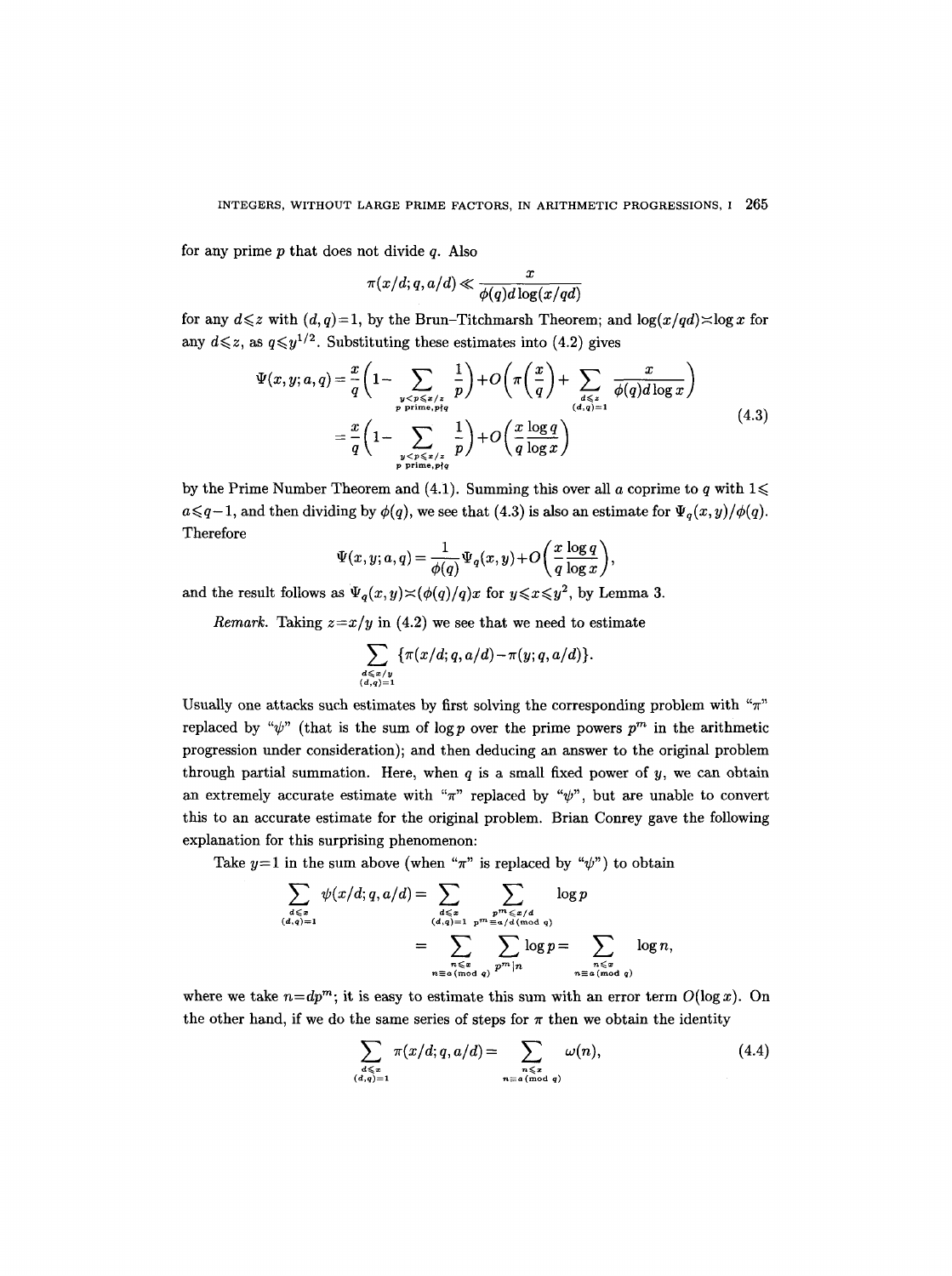which is far harder to estimate as accurately.

This leads to the further observation that a "good" uniform estimate for  $\Psi(x, y; a, q)$ is (essentially) equivalent to a "good" uniform estimate for

$$
\sum_{\substack{n \leqslant x \\ n \equiv a \pmod{q}}} \omega(n),
$$

in the range  $qy \leq x \leq y^2$ : To see this, add (4.2) for  $z=x/y$  to (4.4), and swap the order of summation for  $d$  and  $p$ , to obtain,

$$
\Psi(x, y; a, q) + \sum_{\substack{n \leq x \\ n \equiv a \pmod{q}}} \omega(n) = \Psi(x, x; a, q) + \sum_{p \leq y, p \nmid q} \#\{d \leq x/p : d \equiv a/p \pmod{q}\}
$$

$$
= \frac{x}{q} \left\{ 1 + \sum_{p \leq y, p \nmid q} \frac{1}{p} \right\} + O\left(\frac{y}{\log y}\right),
$$

in the range  $y^2 \ge x \ge y$  for each  $(a,q)=1$ . Summing over the arithmetic progressions a (mod q) with  $(a, q)=1$ , and dividing through by  $\phi(q)$ , we see that the right side of this equation also serves as an estimate for

$$
\frac{1}{\phi(q)}\bigg\{\Psi_q(x,y)+\sum_{\substack{n\leqslant x\\(n,q)=1}}\omega(n)\bigg\},\,
$$

and so

$$
\left|\Psi(x,y;a,q)-\frac{1}{\phi(q)}\Psi_q(x,y)\right|=\bigg|\sum_{\substack{n\leqslant x\\ n\equiv a\,(\text{mod }q)}}\omega(n)-\frac{1}{\phi(q)}\sum_{\substack{n\leqslant x\\ (n,q)=1}}\omega(n)\bigg|+O\bigg(\frac{y}{\log y}\bigg).
$$

## 5. Estimates on average—the proof of Theorem 2

We now give an upper bound for  $\Psi(x, P)$  for all  $x \geq y$ , using a modification of the method of Section 3.

LEMMA 5.  $Fix \varepsilon > 0$ . The estimate

$$
\Psi(x, P) \ll c_P \Psi(x, y), \quad where \quad c_P := \prod_{p \leq y, \, p \notin P} \left(1 - \frac{1}{p}\right) \tag{5.1}
$$

*holds uniformly for all sets of primes P, each*  $\leq y$ *, and for all*  $x \geq y^{\epsilon}$ *.* 

*Proof.* Let  $x_0=y^{\epsilon}$  and  $x_1=2yx_0$ , so that  $\Psi(x_1,y)\gg\Psi(x_0,y)|P|\log y$ , by (2.2). An easy consequence of the Fundamental Lemma of Sieve Theory ([JR]), is that

$$
\Psi(x,P) \leqslant \sum_{\substack{n \leqslant x \\ (n,q)=1}} 1 \ll \frac{\phi(q)}{q} x \ll c_P x,
$$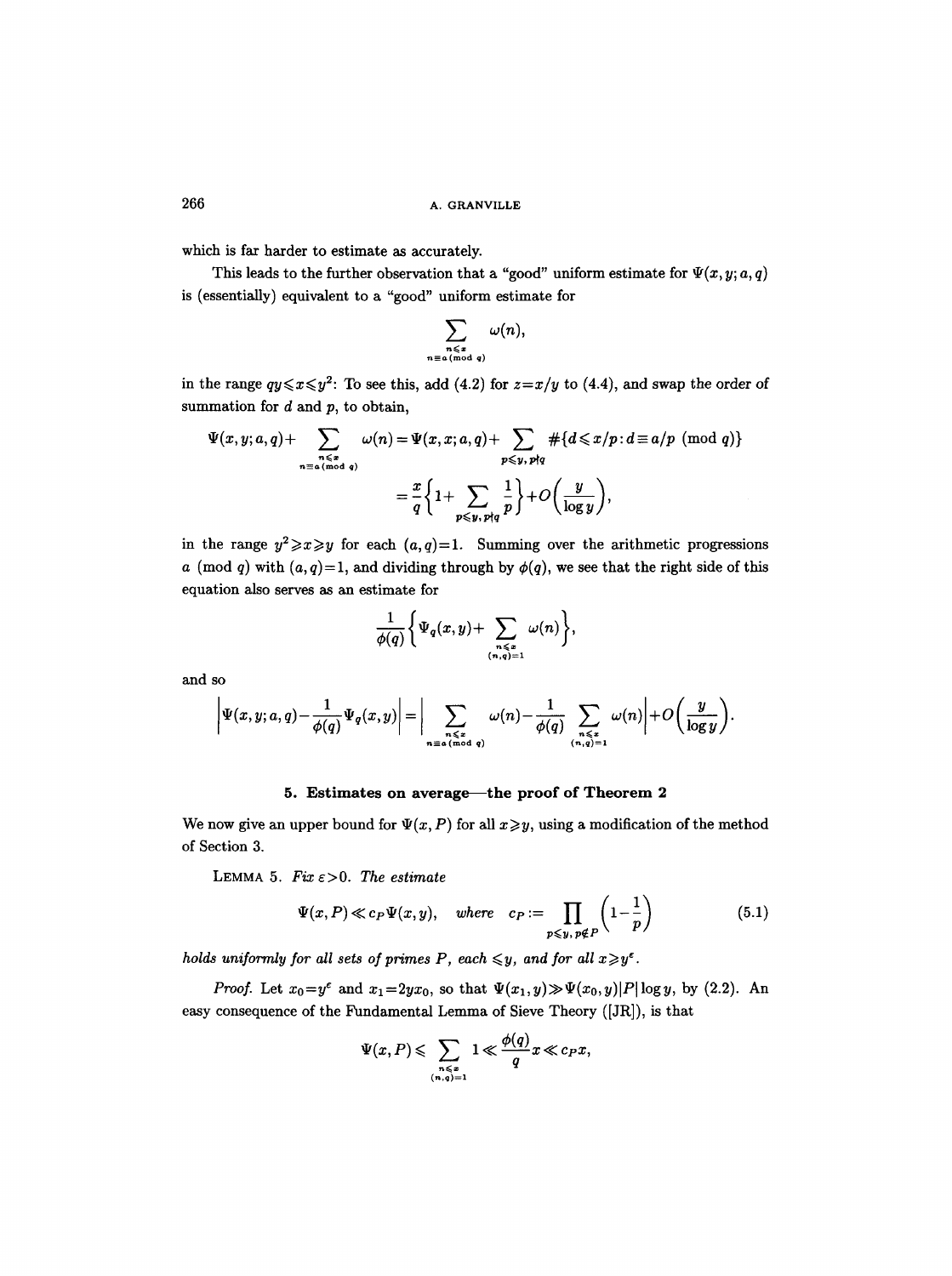holds uniformly for all  $x \ge x_0$ , where q is the product of the primes  $\le x$  that are not in the set P. This implies (5.1) for  $x_0 \le x \le x_1$ , by (2.2).

For each  $x \ge x_0$  define  $r(x) = \Psi(x, P)/c_P \Psi(x, y)$  and  $r^*(x) = \max_{x_0 \le x' \le x} r(x)$ , so that  $r^*(x_1)$  is bounded. We will proceed in a similar manner to the proof of Proposition 1:

When  $x\geqslant 2x_0$ , we can give an upper bound on  $\Psi(x, P)$  by bounding each term of the form  $\Psi(t, P)$  on the right side of (3.2) in the following, trivial, way:

$$
\Psi(t, P) \leqslant \begin{cases} \Psi(x_0, P) = r(x_0)c_P\Psi(x_0, y), & \text{for } 1 \leqslant t \leqslant x_0; \\ r^*(\frac{1}{2}x)c_P\Psi(t, y), & \text{for } x_0 \leqslant t \leqslant \frac{1}{2}x; \\ r^*(x)c_P\Psi(t, y), & \text{for } \frac{1}{2}x \leqslant t \leqslant x. \end{cases}
$$

This leads to the formula

$$
r(x) \leq \frac{1}{2}r^*(\frac{1}{2}x) + \frac{1}{2}r^*(x) + r(x_0)(|P|+1)\frac{\Psi(x_0,y)\log(x_0y)}{\Psi(x,y)\log x},
$$

which may be compared to (3.4); and then to

$$
r^{*}(x) \leqslant r^{*}(\frac{1}{2}x) + r(x_{0})(|P|+1)\frac{\Psi(x_{0}, y) \log(x_{0}y)}{\Psi(\frac{1}{2}x, y) \log(\frac{1}{2}x)}.
$$

From this we deduce that

$$
r^*(x) \leqslant r^*(x_1) + O\bigg(r(x_0)|P|\frac{\Psi(x_0,y)\log y}{\Psi(x_1,y)}\bigg),
$$

which we already know to be bounded.

In order to prove Theorem 2, we shall need the following lemma which may be of independent interest (this is based on Lemma 1 of [HB]):

LEMMA 6. For any given sequence of integers, and positive integer q, define  $D_q(x)$ *to be the maximum, over those integers a that are coprime to q, of the absolute value of the difference between the number of elements of the sequence*  $\leq x$  that belong to the *congruence class a (mod q) and*  $1/\phi(q)$  *times the number of elements of the sequence*  $\leq x$  that are coprime to q. Suppose that for all fixed  $A>0$  there exists a constant  $B_1=$  $B_1(A)$ >0 *such that* 

$$
\sum_{q\leqslant x^{1/2}/L^{B_1}}D_q(x)\ll_A \frac{x}{L^A},
$$

where, for this lemma,  $L:=\log x$ . Then, for each fixed  $A>0$ , there exists a constant  $B_2 = B_2(A) > 0$  such that

$$
\sum_{q \leqslant x^{1/2}/L^{B_2}} \max_{x' \leqslant x} D_q(x') \ll_A \frac{x}{L^A}.
$$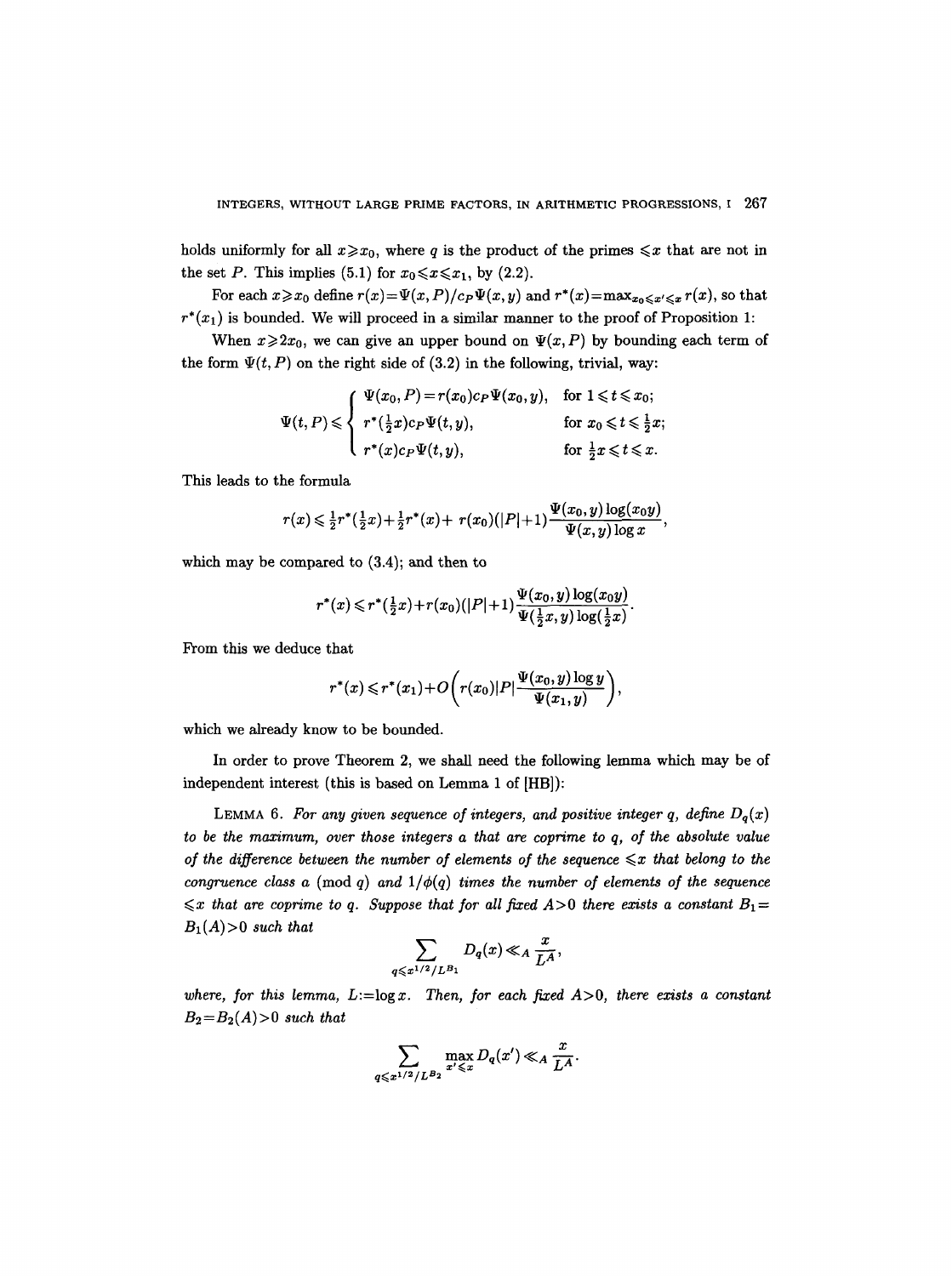*Proof.* Let  $E = A + 1$ ,  $C = B_1(3E)$  and  $B = B_2(A) = C + E/2 + 1$ . Choose any  $Q \leq$  $x^{1/2}/2L^B$  and let  $M=[L^E]$ . Choose integer  $x_q \leq x$  so that  $D_q(x_q)$  is maximized and then take  $j=[x_qM/x]$ . As there are  $\leq y/q+1$  integers in any arithmetic progression (mod q) in any interval of length y, we have  $D_q(x_q) \leq D_q(jx/M) + x/Mq + 1$ . Therefore, as  $D_q(jx/M) \ll x/Q$  for any q in the range  $Q < q \leq 2Q$ , we obtain

$$
\sum_{Q < q \le 2Q} D_q(x_q)^2 \ll \sum_{Q < q \le 2Q} \left(\frac{x}{Mq}\right)^2 + \sum_{j=1}^M \sum_{Q < q \le 2Q} D_q(jx/M)^2
$$
\n
$$
\ll \frac{x^2}{L^{2EQ}} + \frac{x}{Q} \sum_{j=1}^M \sum_{Q < q \le 2Q} D_q(jx/M)
$$
\n
$$
\ll \frac{x^2}{L^{2EQ}} + \frac{x}{Q} M \frac{x}{L^{3E}} \ll \frac{x^2}{L^{2EQ}}
$$

by the hypothesis, as  $2Q \leq (x/M)^{1/2}/L^C$ . Then, by the Cauchy-Schwarz inequality,

$$
\sum_{Q < q \leqslant 2Q} D_q(x_q) \ll \left(Q \sum_{Q < q \leqslant 2Q} D_q(x_q)^2\right)^{1/2} \ll \frac{x}{L^E},
$$

and the result follows from summing over the relevant such diadic intervals up to  $2Q=$  $x^{1/2}/L^{B_2}$ .

Using this, we can now give the

*Proof of Theorem* 2. In [FT], Fouvry and Tenenbaum proved that for any given  $E>0$  there exists a constant  $B_1 = B_1(E) > 0$  such that the estimate

$$
\sum_{q \leqslant x^{1/2}/\log^{B_1} x} \max_{(a,q)=1} \left| \Psi(x,y;a,q) - \frac{\Psi_q(x,y)}{\phi(q)} \right| \ll_E \frac{x}{\log^E x}
$$

holds uniformly for  $x \ge y \ge 2$ . Then, by Lemma 6, for any given  $A' > 0$  there exists a constant  $B_2 = B_2(A') > 0$  such that the estimate

$$
\sum_{q \leq x^{1/2}/\log^{B_2} x} \max_{x' \leq x} \max_{(a,q)=1} \left| \Psi(x',y;a,q) - \frac{\Psi_q(x',y)}{\phi(q)} \right| \ll_{A'} \frac{x}{\log^{A'} x} \tag{5.2}
$$

holds uniformly for  $x \ge y \ge 2$ .

Let  $A' = A + 3C + 3$  and  $B = 2B_2(A') + 2$ . Let  $P = P_q$  be the set of all primes  $\leq y$ except those dividing q, and define  $\Gamma_q$  and  $\Gamma_q^*$  to be as in the proof of Proposition 1, with  $\lambda = 1/\phi(q)$ . For any y and Q in the range (1.7) let  $u_1 = 3C \log_2 y / \log_3 y$  and  $x_1 = y^{u_1}$ , and  $x_0 = y^{u_0} = \max\{Q^2 \log^B Q, y^{2u_1/3}\}.$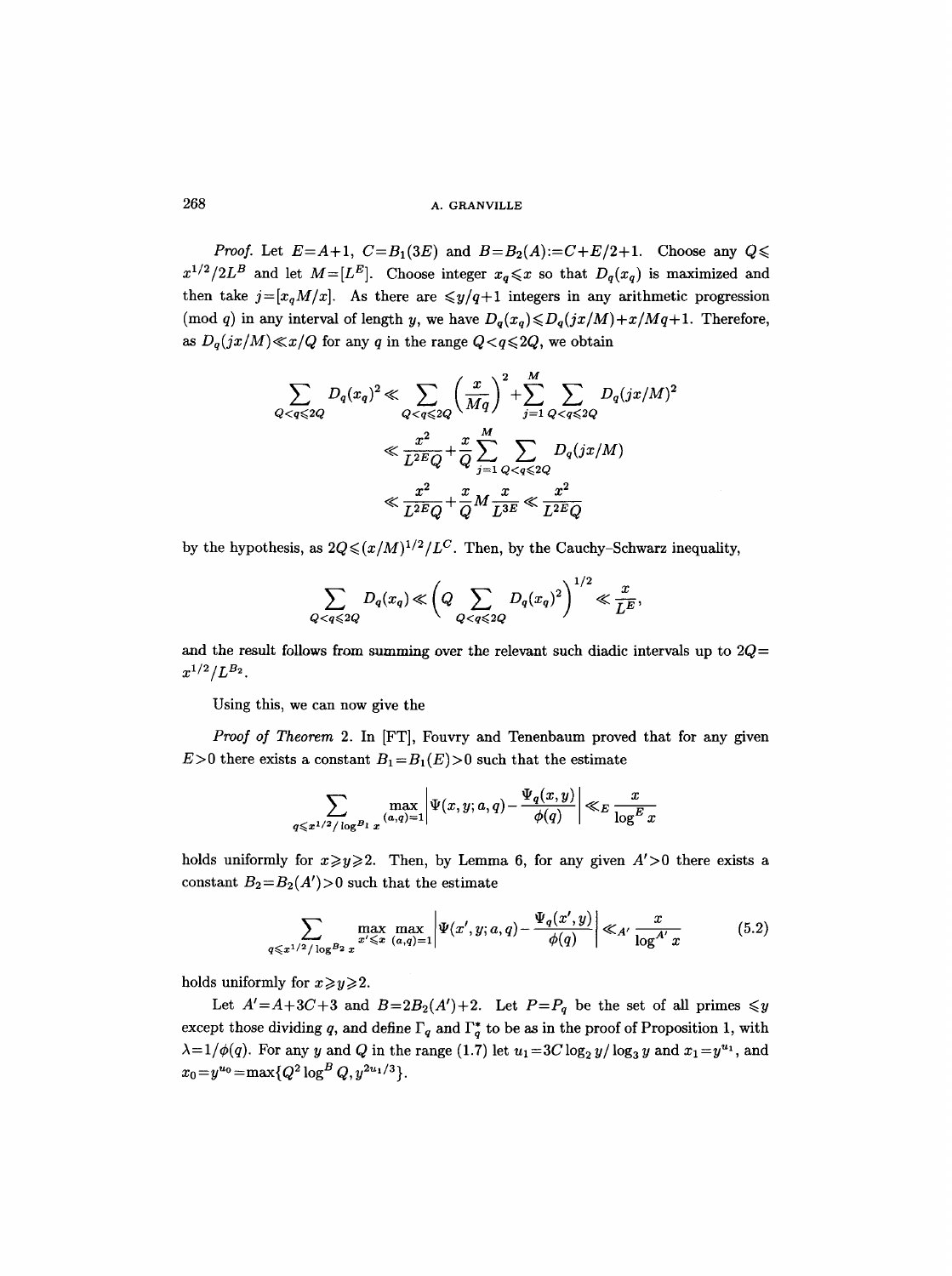It is well known (see [dB] for instance) that if  $u>1$  then  $log_\rho(u) \sim -u \log u$ . Thus, if  $x \leq x_1$  then, by (2.2),

$$
\Psi(x, y) \gg x/\log^{3C + o(1)} y. \tag{5.3}
$$

Therefore (5.2) and (5.3) imply (1.6) for  $Q^2 \log^B Q \le x \le x_1$ .

Let  $N=[\log y]$  and  $z_i=x_0(x_1/x_0)^{i/N}$  for  $i=0,1,...,N$ . By Lemma 3 and (5.2), we get

$$
\frac{\Psi(z_i, y)}{Q} \sum_{Q < q \leqslant 2Q} \max_{z_i < z \leqslant z_{i+1}} \phi(q) \Gamma_q(z) \ll \sum_{Q < q \leqslant 2Q} \max_{z_i < z \leqslant z_{i+1}} \Gamma_q(z) \Psi_q(z, y) \ll_A \frac{z_{i+1}}{\log^{A'} y},
$$

and so, as  $z_{i+1}/\Psi(z_i, y) \ll \log^{3C + o(1)} y$  by (5.3), thus

$$
\frac{1}{Q} \sum_{Q < q \leqslant 2Q} \phi(q) \Gamma_q^*(x_1) \leqslant \sum_{i=0}^{N-1} \frac{1}{Q} \sum_{Q < q \leqslant 2Q} \max_{z_i \leqslant z \leqslant z_{i+1}} \phi(q) \Gamma_q(z) \ll \frac{1}{\log^{A'-3C-1+o(1)} y} . \tag{5.4}
$$

Now, using Lemma 3 and (5.3) to estimate each  $\Psi(x_1, P)$ , and also using the trivial bounds  $|G| \leq \phi(q), |P| \log y \ll y$  and  $\Psi(x_0, P; b, q) \ll x_0/q$  we obtain, for the final term in (2.6),

$$
c\frac{|P|(u_0+1)\log y}{\bar{u}_1\Psi(x_1,P)}\left\{\max_{b\in G}\Psi(x_0,P;b,q)+\frac{\Psi(x_0,P)}{\phi(q)}\right\}\ll \frac{yx_0}{\phi(q)\Psi(x_1,y)}\ll \frac{1}{\phi(q)y}.
$$

Therefore, by Lemma 5, we get that if  $x_0 \le x' \le x$  then

$$
\Psi_q(x',y)\Gamma_q(x') \leqslant \Psi_q(x,y)\Gamma_q^*(x) \leqslant \frac{\Psi(x,y)}{Q}\phi(q)\Gamma_q^*(x) \leqslant \frac{\Psi(x,y)}{Q}\left(\phi(q)\Gamma_q^*(x_1) + \frac{1}{y}\right) \tag{5.5}
$$

using Proposition 1.

Now, by summing (5.5) over all q in the range  $Q < q \leq 2Q$ , and by using (5.4) to estimate the resulting sum, we obtain

$$
\sum_{Q
$$

Finally, if we sum this over suitable diadic intervals and add the result to (5.2) with  $x=x_0$  (in case the maximum occurs for some  $x \le x_0$  for some q in the sum), we obtain the theorem.

#### **6. Some remarks and extensions**

For any set of primes  $P$  and modulus  $q$  we are able to prove that (2.5) holds once  $x$  is sufficiently large; specifically, if z is the smallest positive integer for which  $\Psi(z, P; a, q) \geq 1$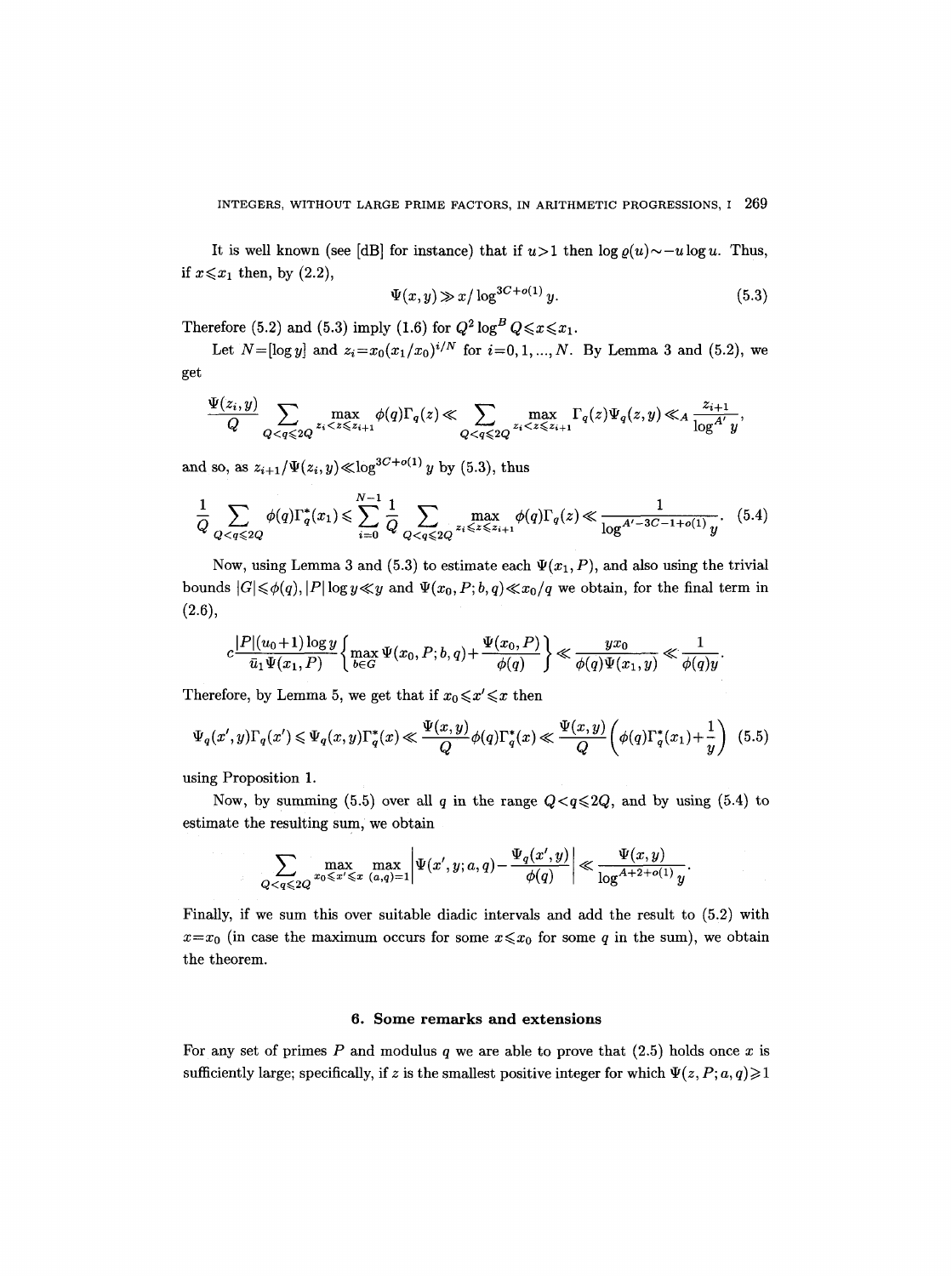for all  $a \in G$ , then we can show that (2.5) holds for  $|P| \log z + |P|^2 \log y = o(\log x)$ . We conjecture that  $\log z \ll |G| \log y/|P|$  (which leads to the range  $|G| + |P|^2 = o(u)$  in (2.5)); currently, we can only prove that  $\log z \ll |G| \log y$  (which leads to the range  $|G||P| = o(u)$ ) for  $q \geq y$  in (2.5)). In general one might expect that x can be taken to be substantially smaller than this; but, one can construct examples where  $(2.5)$  fails to hold with  $|P| \log z =$  $\log x$ . However, in such examples,  $P$  tends to be a fairly 'thin' set of primes, and so one might conjecture that if P contains a 'reasonable' proportion of the primes  $\leq y$  then (2.5) holds uniformly when  $\log(x/z)/\log y \to \infty$  as  $x \to \infty$ .

An important shortcoming of the method presented here is that the error term doesn't shrink as  $x$  gets larger (though it doesn't get much bigger, either). However, given that Selberg examined similar functional equations in his elementary proof of the Prime Number Theorem for arithmetic progressions [Se], we might hope that a suitable modification of the proof of Proposition 1 will allow us to improve the error term in (1.4) as u gets larger; this viewpoint will be explored further in the sequel.

It is straightforward to prove that the estimate

$$
\Psi(x,y;a,q) = \frac{\Psi_q(x,y)}{\phi(q)} \left\{ 1 + O\left(\frac{q \log^2 y}{y^{1/2}}\right) \right\} \tag{6.1}
$$

holds uniformly for all  $x \ge y \ge 2$  with  $q \le y^{1/2}/\log^2 y$  under the assumption of the Generalized Riemann Hypothesis: A well known consequence of the Generalized Riemann Hypothesis is the estimate

$$
\pi(x; q, a) = \frac{\pi(x)}{\phi(q)} + O(x^{1/2} \log^2 qx).
$$

We substitute this into (4.2) with  $z=x/y$  for  $y^{1/2} \le x \le y^{3/2}/\log^3 y$  and  $z=x^{1/3}/\log^2 x$  for  $y^{3/2}/\log^3 y \leq x \leq y^2$ , to obtain (6.1) for  $y^{1/2} \leq x \leq y^2$ . The result then follows by Proposition 1 with  $\lambda=1/\phi(q)$ . A similar result can be obtained by the method of [FT] though with the restriction that  $y \geq \log^{2+\epsilon} x$ . By more careful considerations, along the lines of [BP], we might hope to further extend the range for  $q$  in which (1.1) is valid, under the assumption of the Generalized Riemann Hypothesis as well as certain conjectures about Kloosterman sums.

#### **7. Related problems**

Our iteration method can be used to attack many related questions. For instance, we can show that

$$
\Psi(x,y;\chi) := \sum_{\substack{n \leq x \\ p \mid n \Rightarrow p \leq y}} \chi(n) \ll \Psi_q(x,y) \frac{\log q}{\log y} \tag{7.1}
$$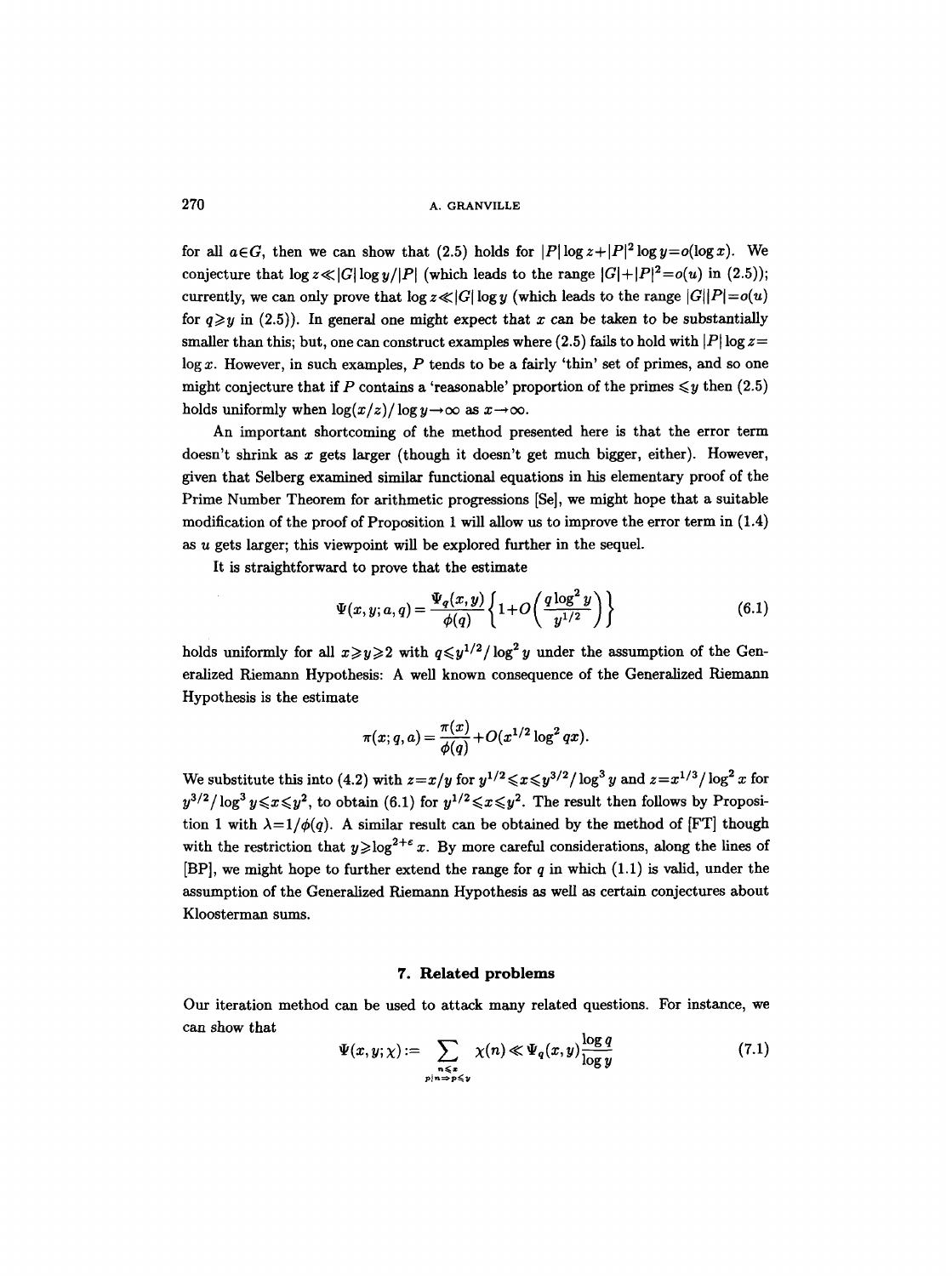holds uniformly for any non-principal character  $\chi$  (mod q) in the range (1.5). This is proved by first showing (7.1) in the range  $y^{1/2} \leq x \leq y^2$ , and then by establishing a result similar to Proposition 1, which comes from comparing the identity

$$
\Psi(x,y;\chi)\log x = \int_1^x \frac{\Psi(t,y;\chi)}{t}\,dt + \sum_{\substack{p \leqslant y, p^m \leqslant x \\ p \nmid q}} \Psi\bigg(\frac{x}{p^m},y;\chi\bigg) \chi(p^m) \log p
$$

with (3.2). We thus extend the estimate  $\Psi(x, y; \chi) = o(\Psi_a(x, y))$  to a much wider range than previously known, although Theorem 4 of [FT] provides a much sharper estimate in a limited range.

Another interesting function to examine is  $\Psi(x, y, \mu) := \sum_{n \leq x, p|n \Rightarrow p \leq y} \mu(n)$ , where  $\mu(n)$  is the Möbius function, which plays a prominent rôle in Daboussi's recent proof of the Prime Number Theorem [Db]. AUadi [A1] showed that

$$
\Psi(x, y, \mu) \ll \Psi(x, y) / \log x \tag{7.2}
$$

for all  $x\geq y\geq \exp((\log x)^{5/8+\epsilon})$ , and later extended this to the range (2.4). In [H3], Hildebrand proved a somewhat stronger estimate for  $y \leq \exp((\log x)^{1/21})$ , which allowed him to extend the range of (7.2) to all  $x \ge y \ge 2$ ; and Tenenbaum [T2] has recently given a superior estimate for all of the range  $x \geq y^{1+\epsilon}$ , using the saddle point method. We can use our methods to show that  $\Psi(x, y, \mu) \ll \Psi(x, y) / \log^2 y$  for all  $x \geq y^2$  with  $y \geq 2$ , by first showing this in the range  $y^2 \le x \le y^4$  (see [Al], Theorem 2), and then from a result similar to Proposition 1, which is obtained from comparing the identity

$$
\Psi(x, y, \mu) \log x = \int_1^x \frac{\Psi(t, y, \mu)}{t} dt - \sum_{\substack{p^m \leq x \\ p \leq y}} \Psi\left(\frac{x}{p^m}, y, \mu\right) \log p
$$

with (2.3).

A similar method works for the corresponding sum of Liouville's function,  $\lambda(n)$ , and indeed of many multiplicative functions,  $f(n)$ , with values inside or on the unit circle. Recently Hildebrand [H4] and Elliott [Eli have given strong results of this type, using the large sieve.

Our method may also be applied to Selberg's formula [Se], to show that if an estimate of the form

$$
\left|\pi(x;q,a)-\frac{\pi(x)}{\phi(q)}\right| \leq \Delta \frac{\pi(x)}{\phi(q)}
$$

holds whenever  $(a, q)=1$  for, say,  $x_0 \leq x \leq x_1$ , then a slightly weaker bound holds for all  $x \geq x_0$ .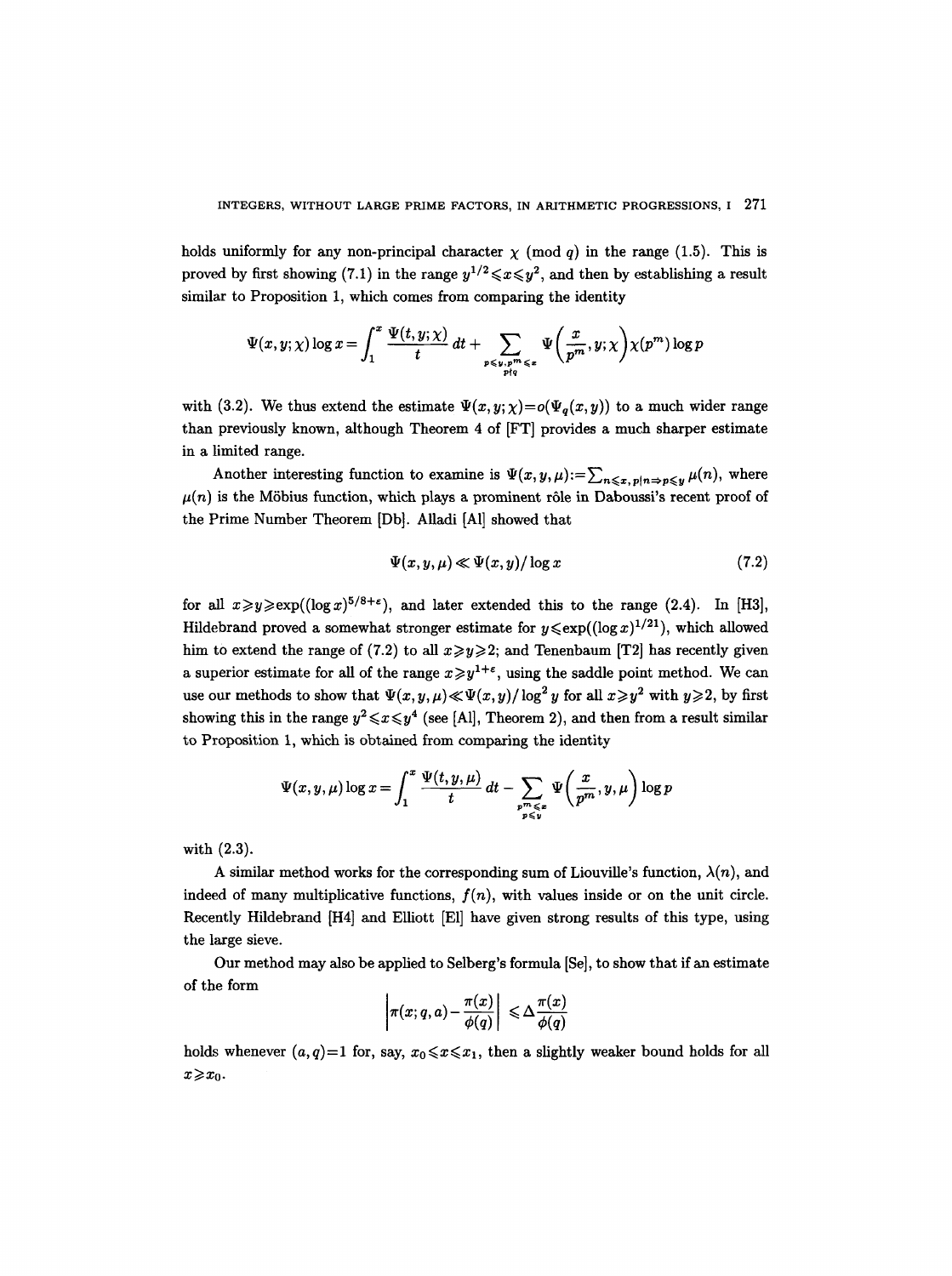#### **References**

- [A1] ALLADI, K., Asymptotic estimates of sums involving the Moebius function II. *Trans. Amer. Math. Soc.,* 272 (1982), 87-105.
- [BP] BALOG, A. & POMERANCE, C., The distribution of smooth numbers in arithmetic progressions. *Proc. Amer. Math. Soc.,* 115 (1992), 33-43.
- [dB] DE BRUIJN, N. G., On the number of positive integers  $\leq x$  and free prime factors  $>y$ . *Nederl. Acad. Wetensch. Proc. Ser. A,* 54 (1951), 50-60 *(= Indag. Math.,* 13 (1951), 50-60); II. *Indag. Math.,* 28 (1966), 239-247.
- [Bu] BUCHSTAB, A. A., On those numbers in an arithmetic progression all prime factors of which are small in order of magnitude. *Dokl. Akad. Nauk SSSR (N.S.),* 67 (1949), 5-8.
- [Bg] BURGESS, D. A., The distribution of quadratic residues and non-residues. *Mathematika,*  4 (1957), 106-112.
- IDa] DAVENPORT, H., *Multiplicative Number Theory.* Springer-Verlag, New York, 1980 (2nd ed.).
- [Db] DABOUSSI, H., Sur le Thdorbme des Nombres Premiers. *C. R. Acad. Sci. Paris,* 298 (1984), 161-164.
- [Di] DICKMAN, K., On the frequency of numbers containing prime factors of a certain relative magnitude. *Ark. Mat. Astr. Fys.,* 22 (1930), 1-14.
- [El] ELLIOTT, P. D. T. A., Multiplicative functions on arithmetic progressions, II. *Mathematika,* 35 (1988), 38-50.
- [FT] FOUVRY, E. & TENENBAUM, G., Entiers sans grand facteur premier en progressions arithm~tiques. *Proc. London Math. Soc., 63* (1991), *449-494.*
- [Fr] FRIEDLANDER, J. B., Integers without large prime factors, II. *Acta Arith.,* 39 (1981), 53-57.
- [HR] HALBERSTAM, n. & R.ICHERT, H.-E., *Sieve Methods.* Academic Press, New York, 1974.
- [HB] HEATH-BROWN, D. R., Primes in "almost all" short intervals. *J. London Math. Soc.,* 26 (1982), 385-396.
- [He] HENSLEY, D., A property of the counting function of integers with no large prime factors. *J. Number Theory,* 22 (1986), *46-74.*
- [H1] HILDEBRAND, A., On the number of positive integers  $\leq x$  and free of large prime factors *>y. J. Number Theory,* 22 (1986), 289-307.
- [H2] -- Integers free of large prime factors and the Riemann Hypothesis. *Mathematika,* 31 (1984), 258-271.
- [H3] -- On the number of prime factors of integers without large prime divisors. *J. Number Theory,* 25 (1987), 81-106.
- [H41 -- Multiplicative functions on arithmetic progressions. *Proc. Amer. Math. Soe.,* 108 (1990), 307-318.
- [HT] HILDEBRAND, A. & TENENBAUM, G., On integers free of large prime factors. *Trans. Amer. Math. Soc.,* 296 (1986), 265-290.
- [JR] JURKAT, W. B. & RICHERT, H.-E., An improvement of Selberg's sieve method I. Acta *Arith.,* 11 (1965), 217-240.
- [LF] LEVIN, B. V. & FANLEIB, A. S., Application of some integral equations to problems in number theory: *Yspekhi Mat. Nauk,* 22(135) (1967), 119-197; *Russian Math. Surveys,*  22:3 (1967), 119-204.
- [No] NORTON, K. K., *Numbers with Small Prime Factors and the Least k-th Power Non-Residue.* Mem. Amer. Math. Soc., 106, 1971.
- [Po] POMERANCE, C., Analysis and comparison of some integer factoring algorithms, in *Computational Methods in Number Theory* (H.W. Lenstra Jr. and R. Tijdeman, eds.), pp. 89-139, 1984.